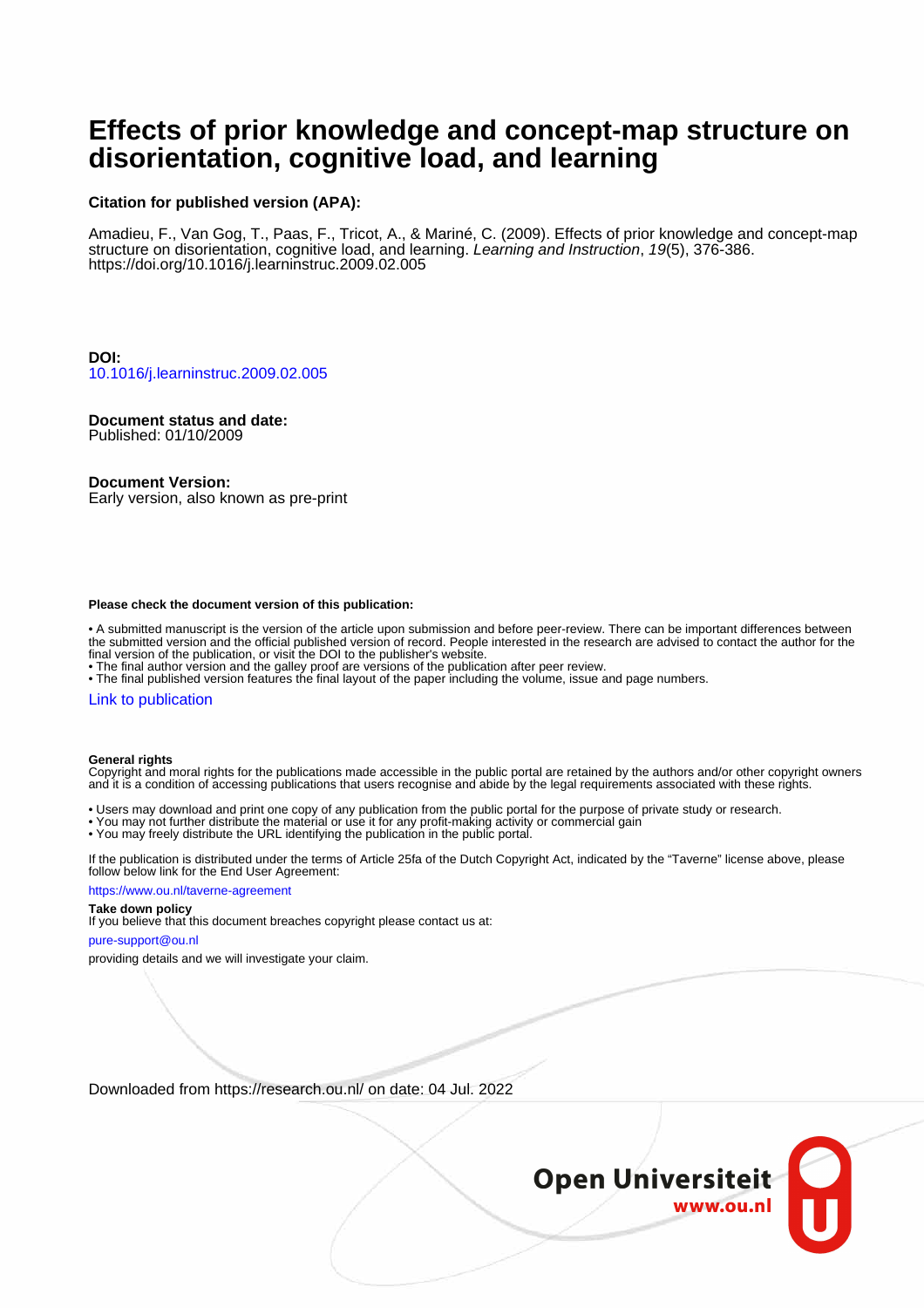Running Head: Prior knowledge and concept-map structure

**This is a pre-print of:** 

**Amadieu, F., Van Gog, T., Paas, F., Tricot, A., & Mariné, C. (2009). Effects of prior knowledge and concept-map structure on disorientation, cognitive load, and learning.** *Learning and Instruction, 19***, 376-386.**

**Copyright Elsevier, available online at http://www.elsevier.com/wps/find/journaldescription.cws\_home/956/description# description**

Effects of prior knowledge and concept-map structure on disorientation, cognitive load, and learning

Franck Amadieu <sup>a,\*</sup>, Tamara van Gog <sup>b</sup>, Fred Paas <sup>b,c</sup>, André Tricot <sup>a</sup>, Claudette Mariné

a

<sup>a</sup> Cognition, Tongues, Language, Ergonomics – Work and Cognition Laboratory,

### University of Toulouse, France

**b** Centre for Learning Sciences and Technologies, Open University of the Netherlands

<sup>c</sup> Psychology Department, Erasmus University Rotterdam, The Netherlands

Author Note

\* Correspondence should be addressed to Franck Amadieu, Cognition, Tongues, Language, Ergonomics – Work and Cognition Laboratory, University of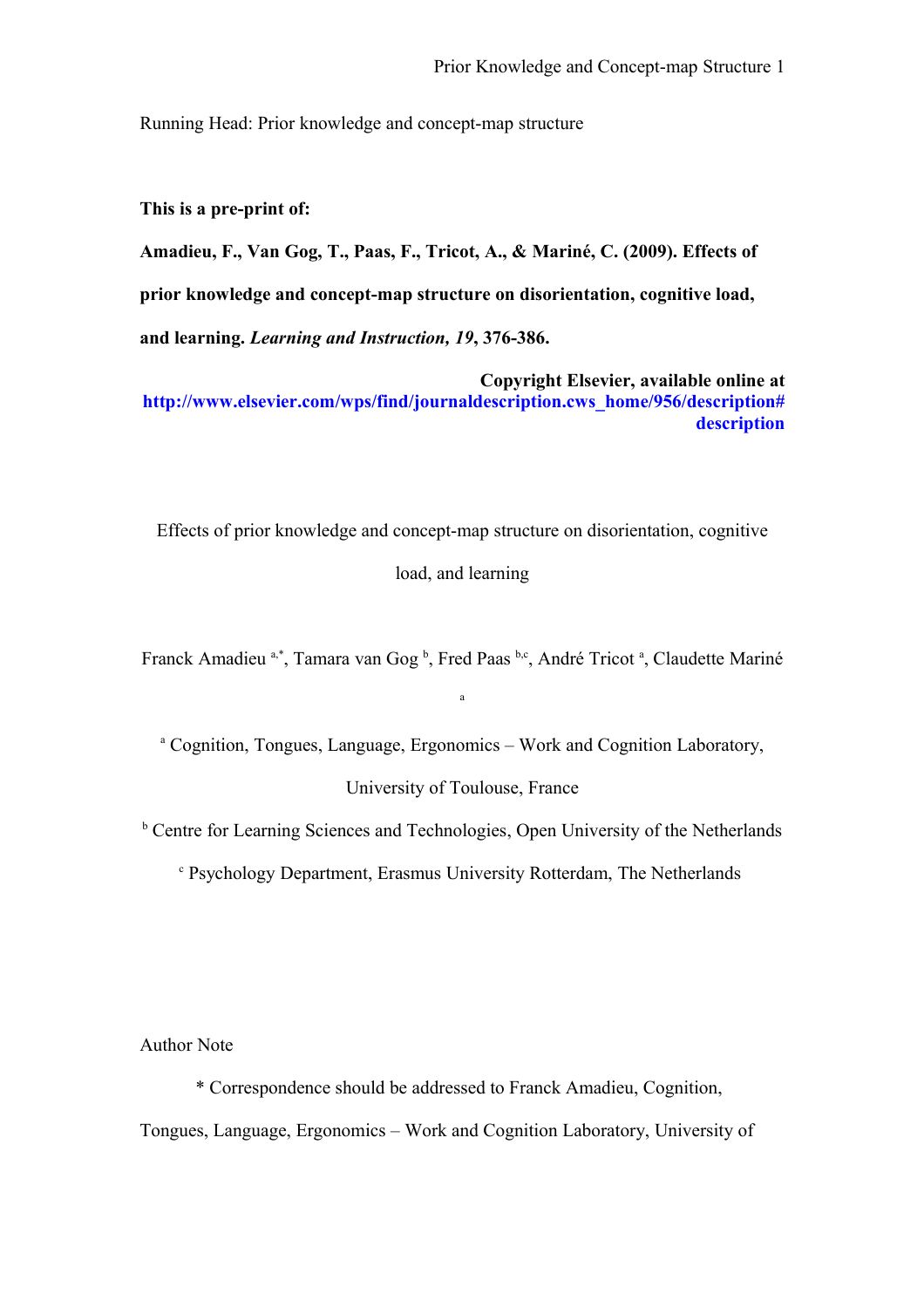Toulouse le Mirail, 5 allées Antonio Machado, F-31058 Toulouse Cedex 9, France.

Tel.: +33 561 503526; fax: +33 561 503533; E-mail: [amadieu@univ-tlse2.fr](mailto:amadieu@univ-tlse2.fr)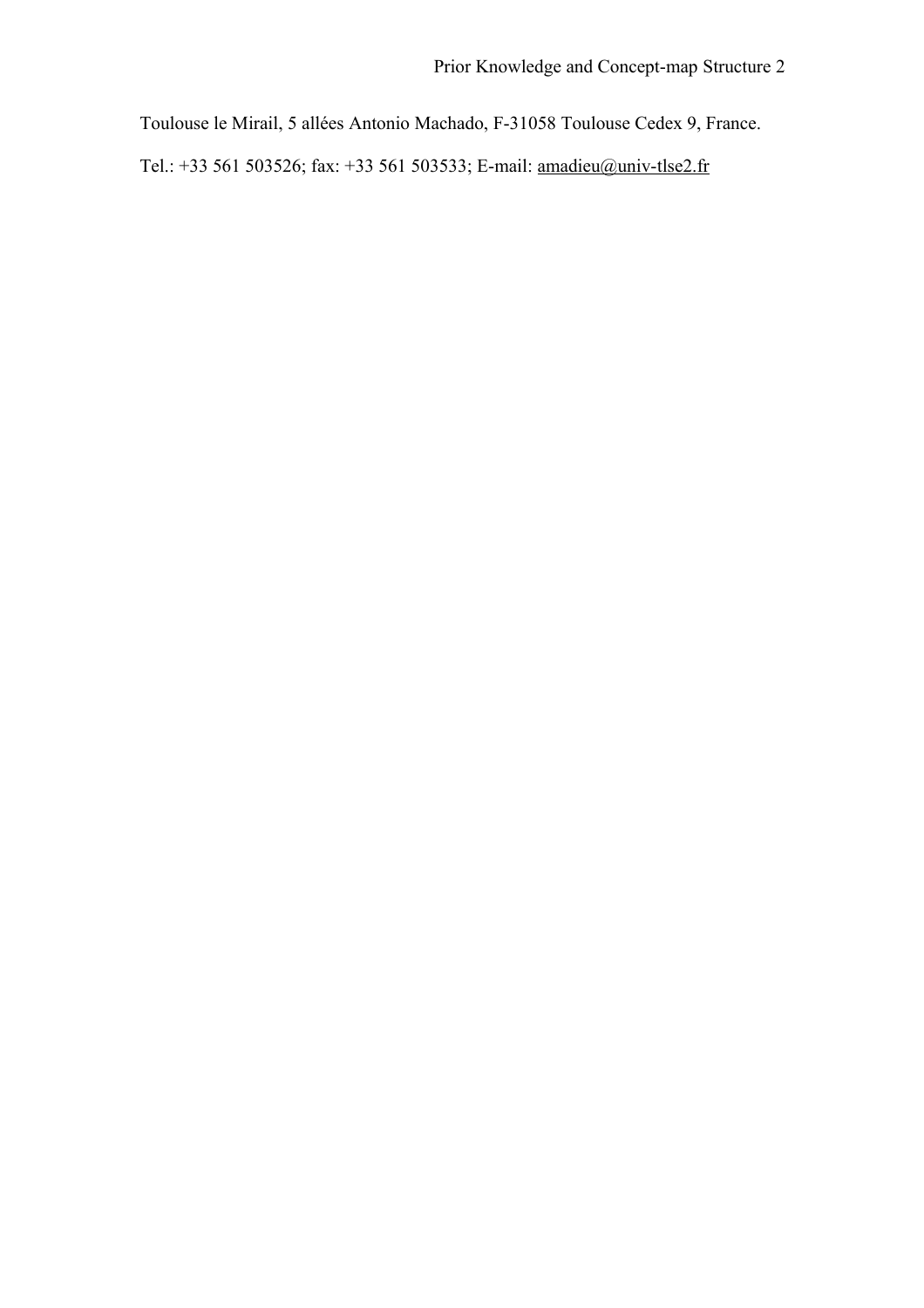# **Abstract**

This study explored the effects of prior knowledge (high vs. low; HPK and LPK) and concept-map structure (hierarchical vs. network; HS and NS) on disorientation, cognitive load, and learning from non-linear documents on "the infection process of a retrograde virus (HIV)". Participants in the study were 24 adults. Overall subjective ratings of disorientation and cognitive load, as well as detailed analysis of eye movement and navigation data were used. The results showed that LPK learners gained equal factual knowledge from the HS and NS concept maps, gained more conceptual knowledge from the HS concept map, and had to invest less mental effort in the posttest after learning with the HS concept map. On the other hand, HPK learners gained more factual knowledge from the HS concept map than from the NS concept-map, and gained equal conceptual knowledge from both concept-map structures. Also, LPK learners experienced higher disorientation during learning with the NS concept-map than the HS map, whereas no differential effect of concept-map structure was found for HPK learners. Both LPK and HPK learners invested less mental effort in processing the HS concept map. The eye tracking and navigation data provided more detailed insight into these findings.

*Key words:* Cognitive load; Concept map; Expertise Reversal Effect; Non-linear Document; Prior Knowledge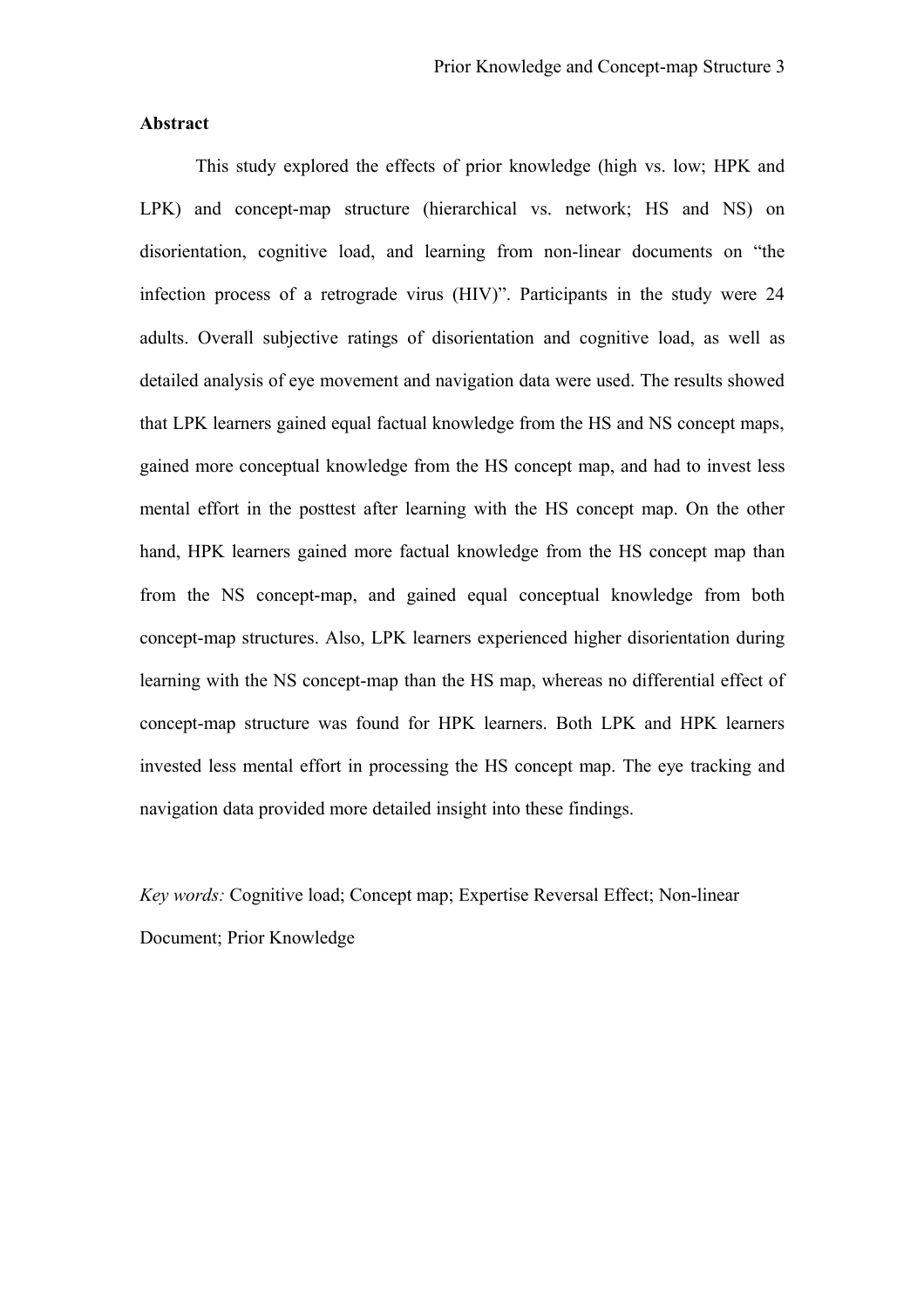# **1. Introduction**

Learning from hypertext has been an active area of research for two decades. Hypertexts are non-linear electronic documents that provide a flexible structure for dynamic exploration of information where the nodes (textual chunks) and links between the nodes provide a structure of the semantic space (Conklin, 1987; Dillon, Mc Knight, & Richardson, 1993). In other words, the non-linear structure of hypertexts allows, but also requires the user to determine his/her own sequence of reading information, which, arguably, has important consequences for disorientation and cognitive load, especially for low prior knowledge learners. Disorientation is defined as a psychological state resulting from problems in constructing the pathways across a hypertext (Conklin, 1987) and in constructing a mental representation of the physical and conceptual space of hypertexts (Cress & Knabel, 2003).

However, even though hypertexts are non-linear, hypertext structures providing organisational links and organisational cues (e.g., a hierarchical structure) can be considered somewhat more "linear" (or logical) than structures which provide different types of relational links (e.g., network structures). The present study investigates the effects of prior knowledge and of two types of concept-map structures (i.e., hierarchical and network), on disorientation, cognitive load, and learning. Particular attention was given to techniques for detailed analysis of learning processes that occur in response to the different types of concept maps at different levels of prior knowledge, using eye movement data and navigation data.

# *1.1. Effects of structure and prior knowledge on learning from hypertexts*

To learn from hypertext (i.e., to construct a schema or mental model of the content of the hypertext) learners need to process information within a node (piece of information) and to understand the relations between nodes. Hypertexts have been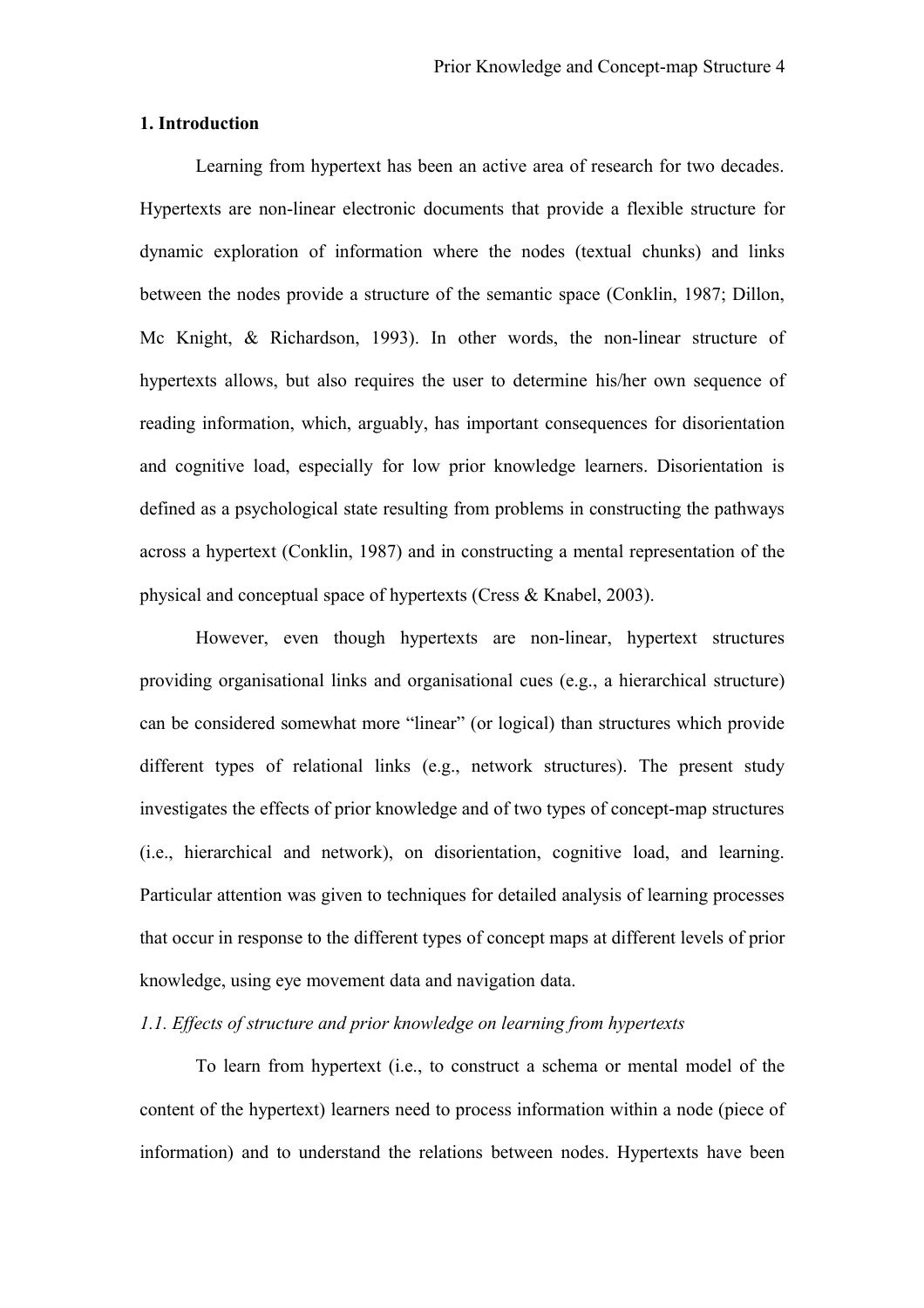argued to support learning because: (a) they are organized in a way that is similar to the knowledge structure in memory (i.e., associative network), which would facilitate the processes of accessing and integrating information (Fiderio, 1988; Jonassen, 1989), and (b) they are fitted to all learner profiles because their structure is flexible and therefore adaptive to individual learners' needs. However, several studies that sought to establish the positive effect of structure flexibility failed to corroborate the postulates (Jacobson & Archodidou, 2000; Jacobson, Maouri, Mishra, & Kolar, 1996). A possible explanation for this failure to find positive effects is that hypertexts do not just allow learners to flexibly determine their own path, but require them to do so. The expectation that flexible exploration in hypertexts leads to better learning is based on the implicit assumption that learners are able to determine which information they wish to explore and to keep in mind previously explored information to which they can relate the new information. However, selecting information, processing it, and integrating it with previously selected information imposes high demands on learners' cognitive resources and may lead to disorientation and cognitive overload , which can negatively affect performance (Ahuja & Webster, 2001; Otter & Johnson, 2000).

Two factors presumably influence the effectiveness of hypertext learning: (a) the degree of guidance provided, for example by the structure of a concept map, and (b) the prior knowledge of the learner (Chen & Rada, 1996; Dillon & Gabbard, 1998; Shapiro & Niederhauser, 2004; Shlechter, 1993). The structure of a concept map is defined by the number of nodes and the relations between the nodes (e.g., organisational as in hierarchical concept maps vs. relational as in network concept maps; Mohageg, 1992). Hierarchical concept maps provide a high degree of structure and can facilitate learners' orientation in the organization of the material, thereby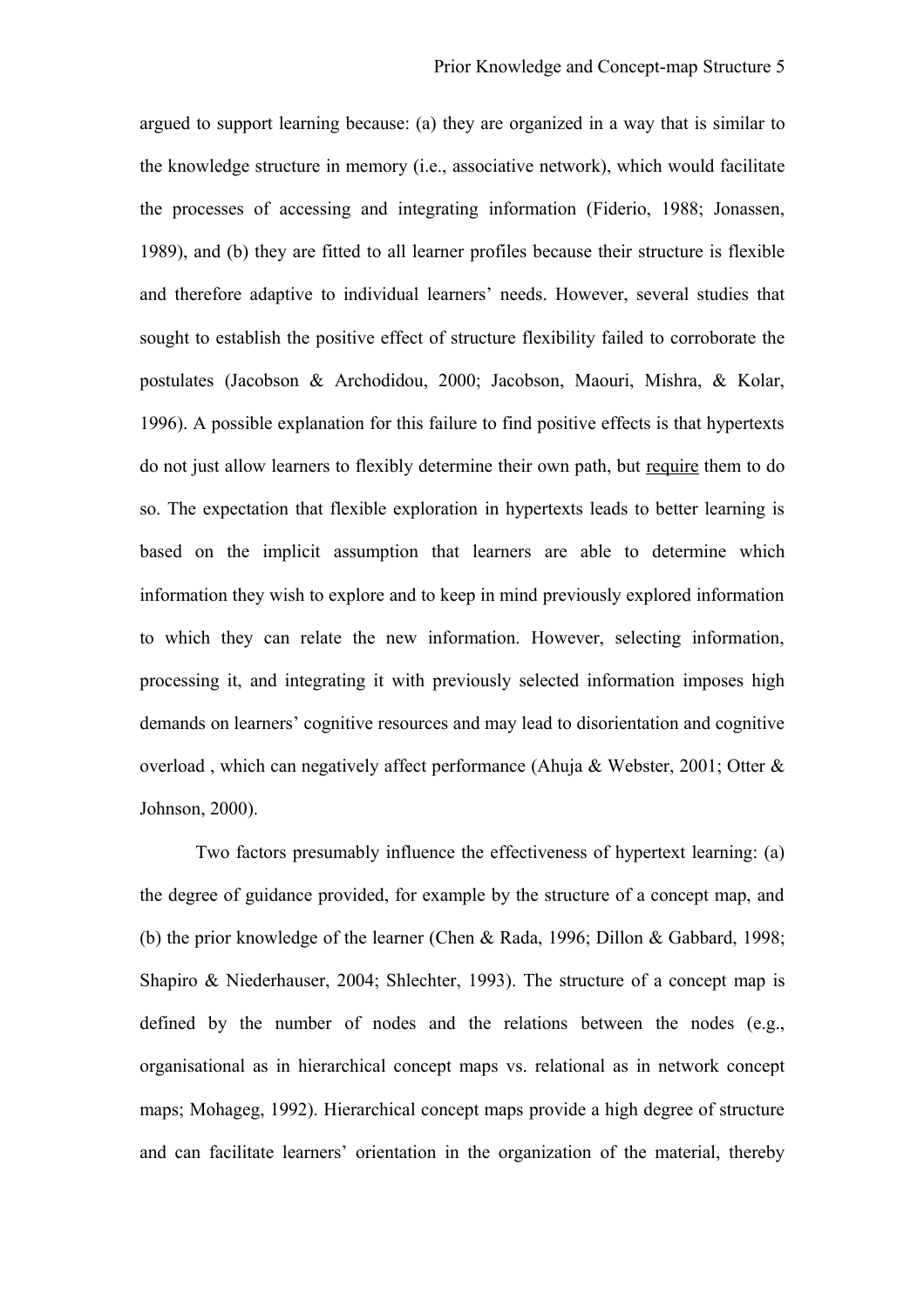facilitating navigation and reducing the cognitive load associated with navigating through the hypertext. This would lead to lower cognitive load. (For Cognitive Load Theory see Sweller, 1988; Sweller, van Merriënboer, & Paas, 1998.) On the contrary, concept maps that have low degree of structure or structure that is not directly obvious to the learners (e.g., network maps) provide little guidance and make navigation difficult, thus increasing disorientation and cognitive load. Learners' prior knowledge is important because it allows coping with the cognitive demands imposed by hypertext learning since learners can use their own mental representation of the knowledge domain to guide their navigation and the processing of the content of the concept map.

The level of prior knowledge is presumably a strong moderator of the relationship between the degree of the structure of the concept map and the learning outcomes. Findings on the expertise reversal effect (Kalyuga, Ayres, Chandler, & Sweller, 2003; Seufert, 2003; Van Gog, Paas, & Van Merriënboer, 2008) suggest that for high prior knowledge learners, high levels of guidance provided by the conceptmap structure may no longer contribute to learning, or even hamper learning (see also Chen, Fan, & Macredie, 2006). The expertise reversal effect is an example of an Aptitude-Treatment-Interaction effect (ATI; Cronbach & Snow, 1977), although studies on ATI focused on aptitudes rather than prior knowledge or expertise (e.g., Seufert, Schützea, & Brünkena, in press). Studies on ATI also indicated that optimal learning depends on whether the format of instruction matches with the aptitudes of the learner: low control of the task by the learner and structured treatments would help learners with low ability whereas they would hinder those with high abilities (see, e.g., Lohman, 1986; Snow, 1989).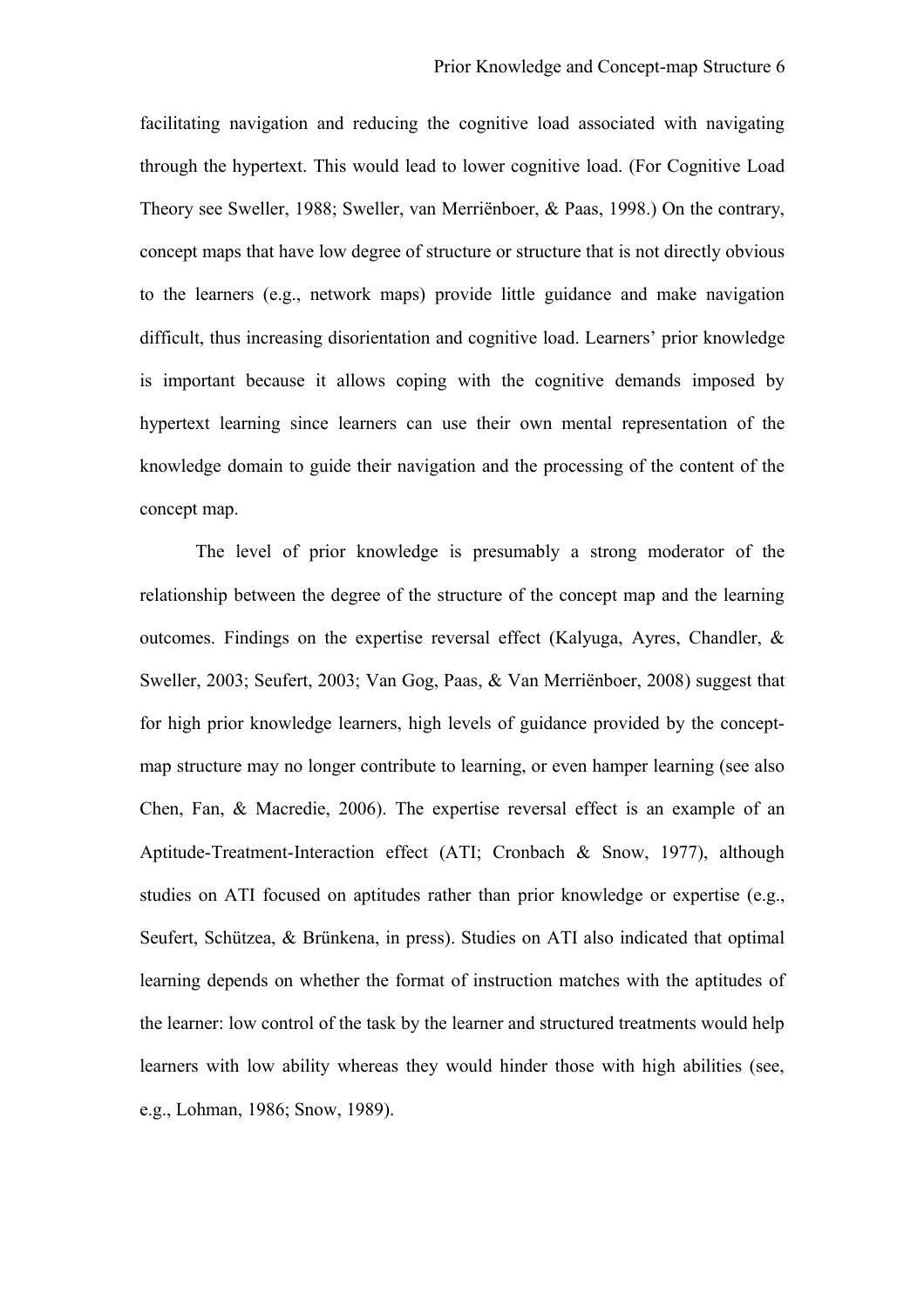Hypertext studies have shown that the use of different types of document structure does not seem to affect performance for high prior knowledge learners (Amadieu, Tricot, & Mariné, in press; Calisir & Gurel, 2003; Patel, Drury, & Shalin, 1998; Potelle & Rouet, 2003), whereas for low prior knowledge learners the representation of a well-organised structure may support deep comprehension (de Jong & van der Hulst, 2002; Shapiro, 1999) and the construction of a macro-structural text representation (Potelle & Rouet, 2003). Other evidence corroborating the expertise reversal effect comes from the closely related field of text comprehension. Studies have shown an impact of text coherence on learning depending on prior knowledge (McNamara & Kintsch, 1996; McNamara, Kintsch, Songer, & Kintsch, 1996; Ozuru, Dempsey, & McNamara, in press). High coherence, which presumably provides more structure to the reader, was found to lead to better text-based recall than low coherence, for both high and low prior knowledge learners. However, whereas low prior knowledge learners constructed a better situation model (as assessed by inference questions and problem-solving questions) from high coherence text, high prior knowledge learners were able to construct a more elaborate situation model from low-coherence text (McNamara et al., 1996). In hypertext research, similar results were found by Salmeron, Cañas, Kintsch, and Fajardo (2005). Their findings indicated that high prior knowledge learners benefited more from low coherence pathways (referential coherence) across a hierarchical hypertext whereas low prior knowledge learners benefited more from coherent pathways (better situation model). Therefore, low in coherence reading sequences may support deep processing for high but not for low prior knowledge learners.

Given that results on the beneficial effects of hypertext learning have been inconclusive, although there are strong indications that these are moderated by prior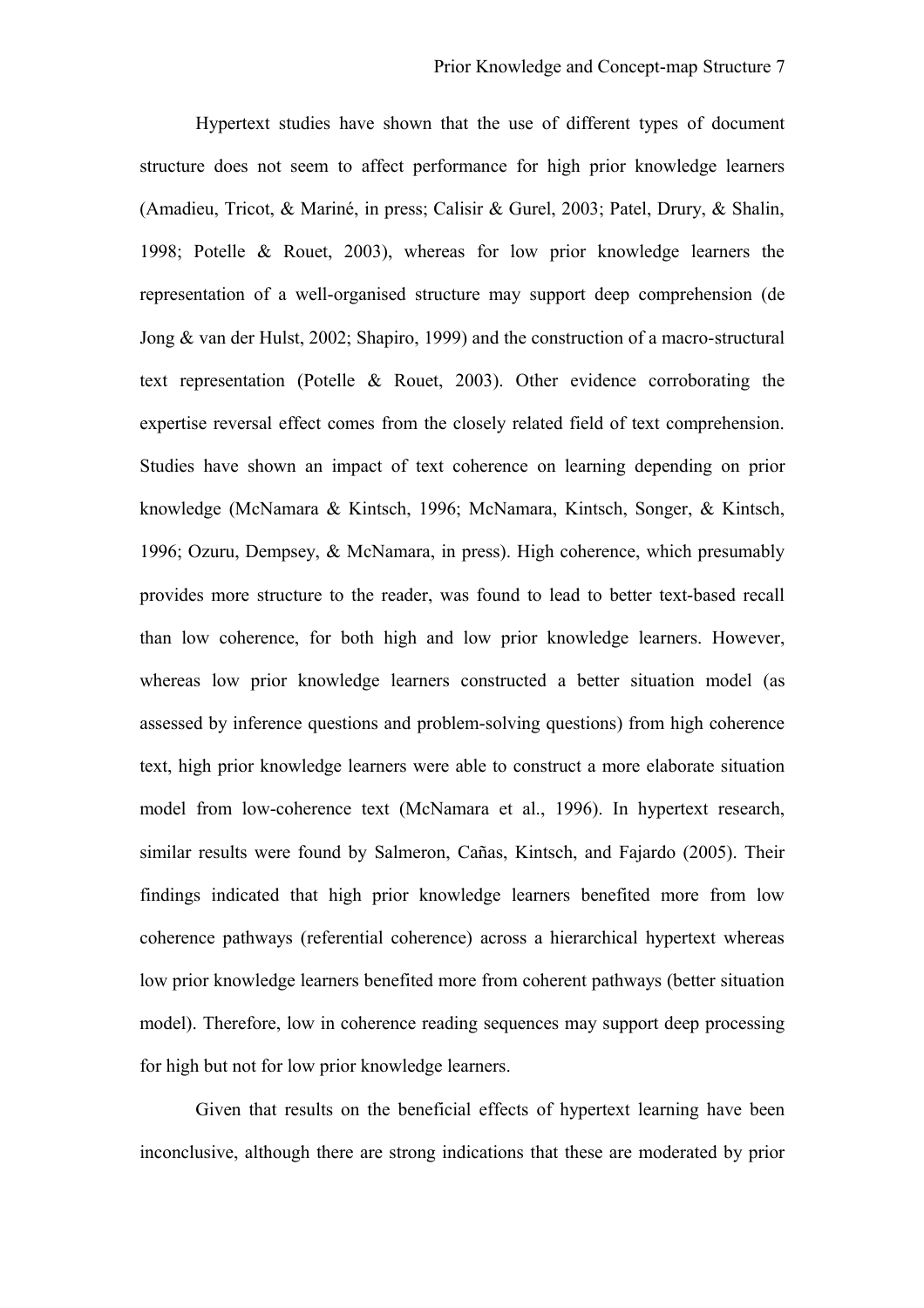knowledge and level of guidance provided by the structure of the hypertext, more research on the relationship between prior knowledge, navigational behaviours, disorientation, and resulting learning outcomes is necessary (Shapiro & Niederhauser, 2004). In doing so, it is important to measure disorientation and cognitive load directly, instead of using it as a post-hoc explanation that is not supported by data as many studies tend to do (Scott  $&$  Schwartz, 2007), and to analyze the learning process on a more detailed level, such as eye movements, which may contribute to a better understanding of how prior knowledge and concept-map structure affect learning.

# *1.2. Measuring cognitive load with subjective ratings and eye tracking*

Cognitive load can be measured with subjective and objective techniques (see Paas, Tuovinen, Tabbers, & Van Gerven, 2003). An often-used subjective technique is the 9-point mental effort rating scale developed by Paas (1992). Investment of mental effort is considered to reflect the actual cognitive load allocated to task performance, and the mental effort rating scale is easy to use (non-intrusive) and provides a good indication of overall cognitive load (Paas et al., 2003).

An objective technique that is very suited for studying cognitive processes and processing demands (i.e., cognitive load) is eye tracking (Duchowski, 2003; Rayner, 1998). Eye fixation data reflect attention and shifts in attention, which are partly influenced by prior knowledge: Exogenous shifts occur mainly in response to environmental features/changes in the environment (e.g., if something brightly coloured would start flashing in the corner of your computer screen while you are working, your attention will be drawn to it), but endogenous shifts are driven by knowledge of the task, of the environment, and of the importance of available information sources (Stelmach, Campsall, & Herdman, 1997; Underwood, Chapman, Brocklehurst, Underwood, & Crundall, 2003). It has been shown that with increasing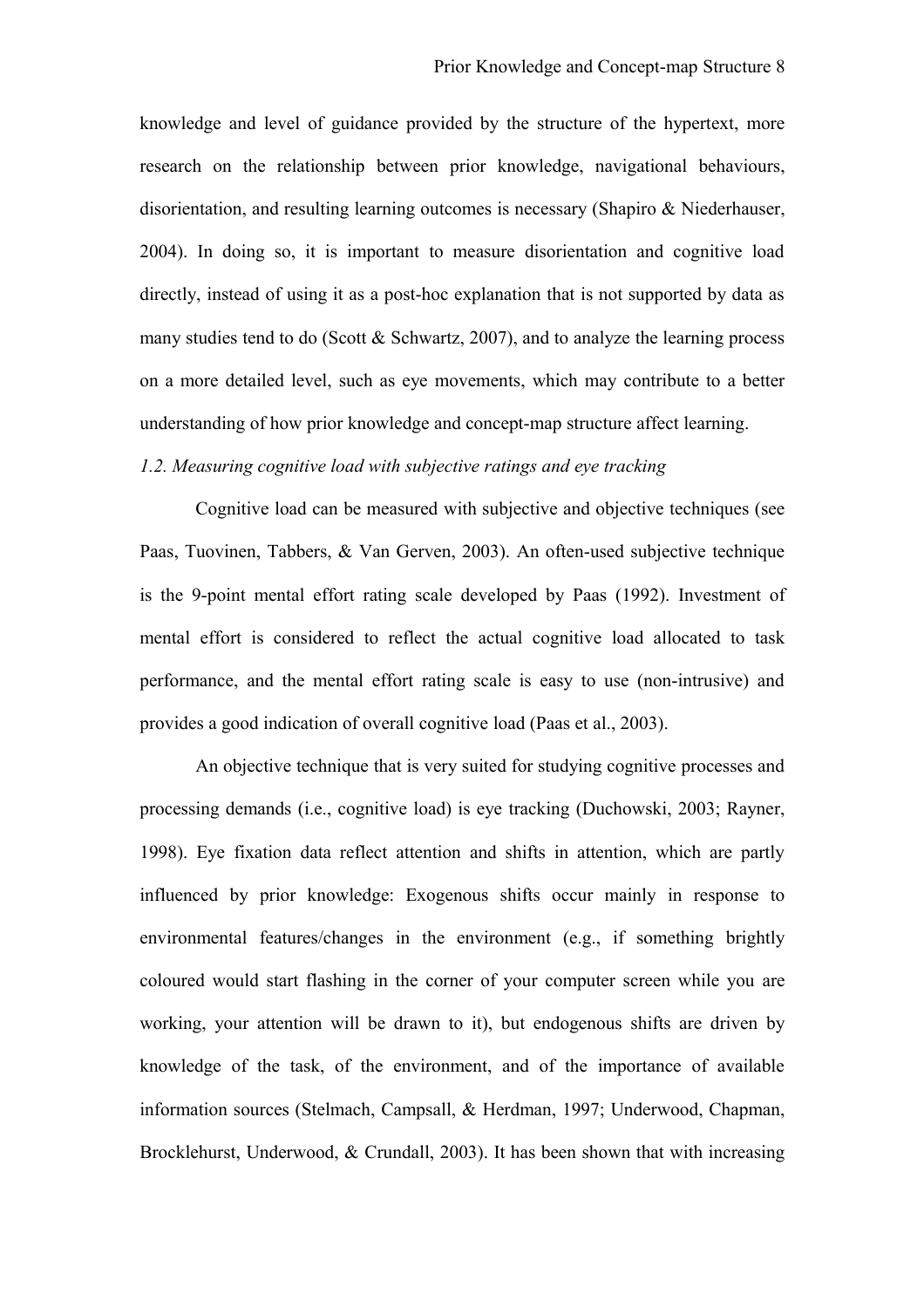knowledge or expertise individuals learn to fixate more on task-relevant information, which has been shown for experts compared to novices (Charness, Reingold, Pomplun, & Stampe, 2001; Haider & Frensch, 1999), and seems to occur with smaller differences in expertise levels as well (Van Gog, Paas, & Van Merriënboer, 2005).

Moreover, eye movement data can provide information about the cognitive load imposed by particular cognitive processes. For example, pupil dilation (Beatty, 1982; Van Gerven, Paas, Van Merriënboer, & Schmidt, 2004), and fixation duration (Underwood, Jebbett, & Roberts, 2004) are known to increase with increased processing demands (task difficulty), whereas the length of saccades decreases (for an in-depth discussion of eye movement data and cognitive processes, see Rayner, 1998). So, in studies such as the present one, eye tracking can provide interesting information about different navigation/orientation processes, as well as the processing demands imposed by those processes. For instance, Naumann, Waniek, and Krems (2001) showed that a linear hypertext structure yielded better comprehension performance than a non-linear structure for novices, which was presumably caused by longer fixation time on the text in the linear structure. That is, the additional task of navigation in the non-linear structure seems to have drawn attentional resources away from the text, thereby hampering comprehension. Eye movement data provide direct and detailed measures of attention and processing demands, whereas subjective measures, such as self-ratings, are overall measures of experienced processing demands (e.g., mental effort and disorientation); thus, collecting data of both types is expected to have added value and contribute to our understanding of the effects of concept-map structure and prior knowledge on learning with non-linear documents.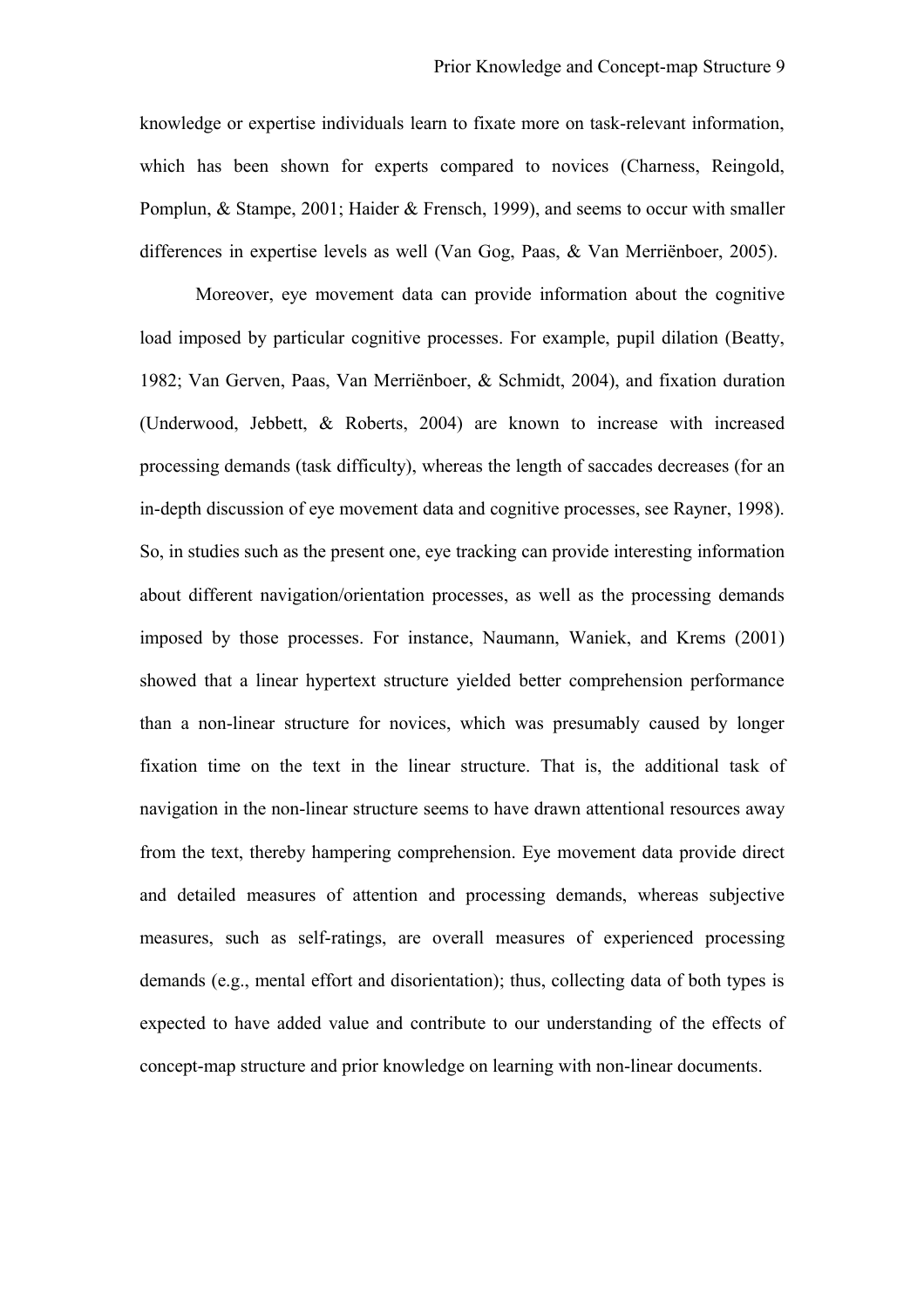# *1.3. The present study - Hypotheses*

The aim of the present study was, first, to explore the effects of prior knowledge and concept-map structure on disorientation, cognitive load, and learning from hypertext and, second, to explore the added value of combining different process measures, that is, using overall subjective ratings of disorientation and cognitive load as well as more detailed measures such as eye movement and navigation data.

Two types of concept-map structure (see Figure 1) were implemented: a hierarchical structure (HS) and a network structure (NS). The hierarchical structure as compared to the network structure was expected to guide learners' attention towards the main concepts and their semantic relationships (concepts belonging to the same topic) (Hypothesis 1a), and to guide their navigation path in a coherent way such as topic coherence or temporal-causal coherence (Hypothesis 1b).

An expertise reversal effect was also hypothesized. For low prior knowledge learners, the hierarchical structure, as compared to the network structure, would facilitate orientation in the organization of the nodes and, thus reduce disorientation (Hypothesis 2a) and the cognitive load (Hypothesis 2b). Moreover, mean duration of eye fixations during concept-map processing in the network structure was expected to be longer for low prior knowledge learners, as compared to the hierarchical structure, reflecting the higher processing demands (cognitive load) and disorientation imposed by this type of concept map (Hypothesis 2c). Therefore, the hierarchical structure would improve learning performance more than the network structure for low prior knowledge learners (Hypothesis 2d).

The high prior knowledge learners, on the other hand, by having at their disposal mental models, they would be able to cope with the lower degree of structure provided by the network structure, without getting disoriented (Hypothesis 3a) or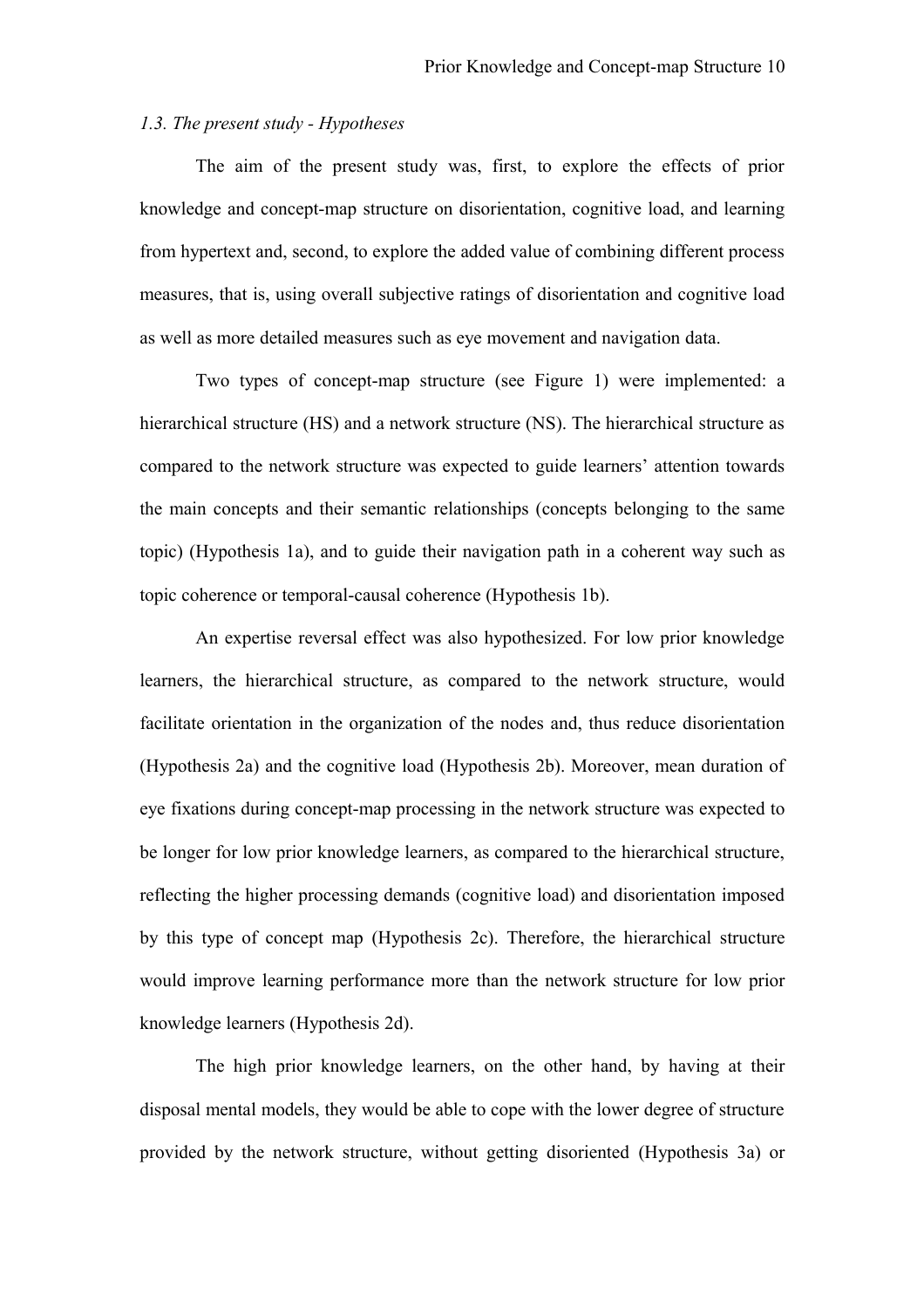experiencing high levels of cognitive load (Hypothesis 3b). Thus, no difference in mean duration of eye fixations (Hypothesis 3c) and in learning performance (Hypothesis 3d) was expected between the two types of structure for high prior knowledge learners.

#### **2. Method**

# *2.1. Design - Participants*

A 2 x 2 factorial design was used with the factors Concept-Map Structure (HS vs. NS) and Prior Knowledge (low vs. high), resulting in four conditions: Network Structure and Low Prior Knowledge (NS/LPK), Network Structure and High Prior Knowledge (NS/HPK), Hierarchical Structure and Low Prior Knowledge (HS/LPK), and Hierarchical Structure and High Prior Knowledge (HS/HPK).

Twenty-four employees (research, teaching, and support staff) of a Dutch university volunteered to participate in this experiment (age  $\underline{M} = 32.3$ ,  $\underline{SD} = 8.05$ ; 15 females and 9 males). The distribution of age across the conditions was quite equal (HS/LPK:  $M = 31.00$ ,  $SD = 7.29$ ; NS/LPK:  $M = 34.83$ ,  $SD = 9.97$ ; HS/HPK:  $M =$ 31.83,  $\underline{SD} = 7.25$ ; NS/HPK:  $\underline{M} = 31.67$ ;  $\underline{SD} = 9.09$ ). In three of the conditions there were three males and three females, whereas in one condition all participants were female (NS/LPK). All participants used computers and Internet daily.

# *2.2. Material*

#### *2.2.1. Learning task*

The Learning task was created (in collaboration with an assistant professor of biology) in Microsoft Powerpoint and was delivered in Microsoft Internet Explorer. It consisted of 25 short texts/nodes (in Dutch) about the infection process of the retrograde virus HIV (human immune deficiency virus). The total length of the text was 1202 words. One text/node dealt with introductory information about HIV,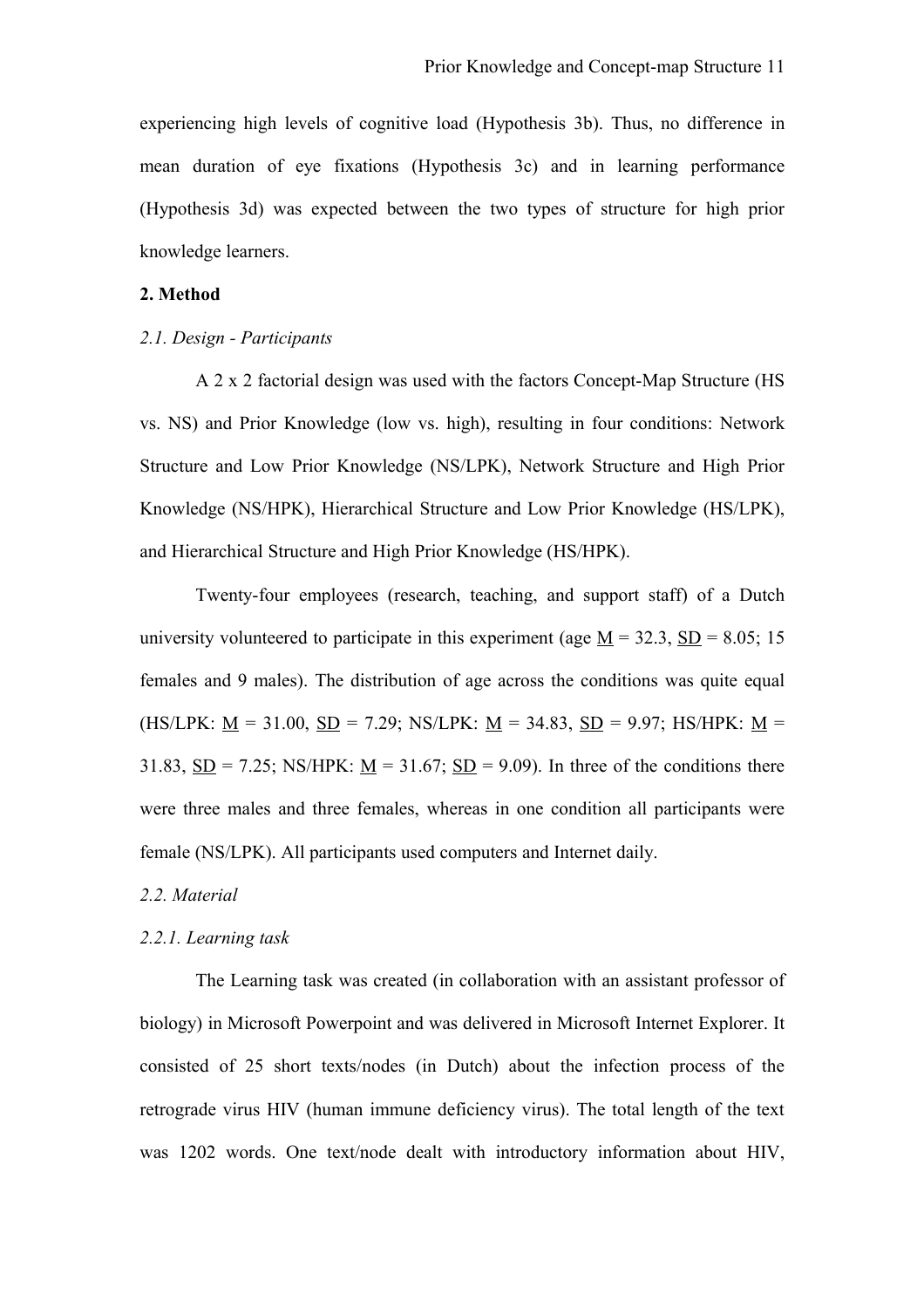eleven dealt with anatomic information (i.e., constitutive elements of the host cell and the virus), and thirteen dealt with functional information (i.e., events in the multiplication process**)**. Concept labels and text sections were equivalent between the two structure conditions. See Figure 1 for the screens displaying the two concept maps.

--------------------------------------------

Insert Figures 1a and 1b about here

---------------------------------------------

The short texts could be accessed by clicking on nodes in the concept map, which displayed the concept name. To exit a text/node, a back button had to be clicked to return to the concept map (no other hyperlinks were present in the text). The concept map was either of HS or NS (see Figures 1a and 1b). The two conceptmap structures differed in the type of links between nodes (see Mohageg, 1992): In the HS, links were organisational, communicating sub-/superordinate relations of concepts (horizontal organization) as well as sequence of events (vertical organisation); in the NS, links were relational (i.e., they displayed relations such as belongs to, follows, causes, shares elements**,** but the links were not labelled as such), communicating a spatial organisation of concepts and sequence of events and avoiding thematic aggregations.

#### *2.2.2. Training task*

The Training task contained information on a similar cell infection process as presented in the Learning task, but was about a different retrograde virus (the equine infectious anemia virus – EIAV), and was presented linearly and on paper (one page A4). The steps of the virus multiplication cycle were exactly similar as those of HIV (i.e., the Learning task).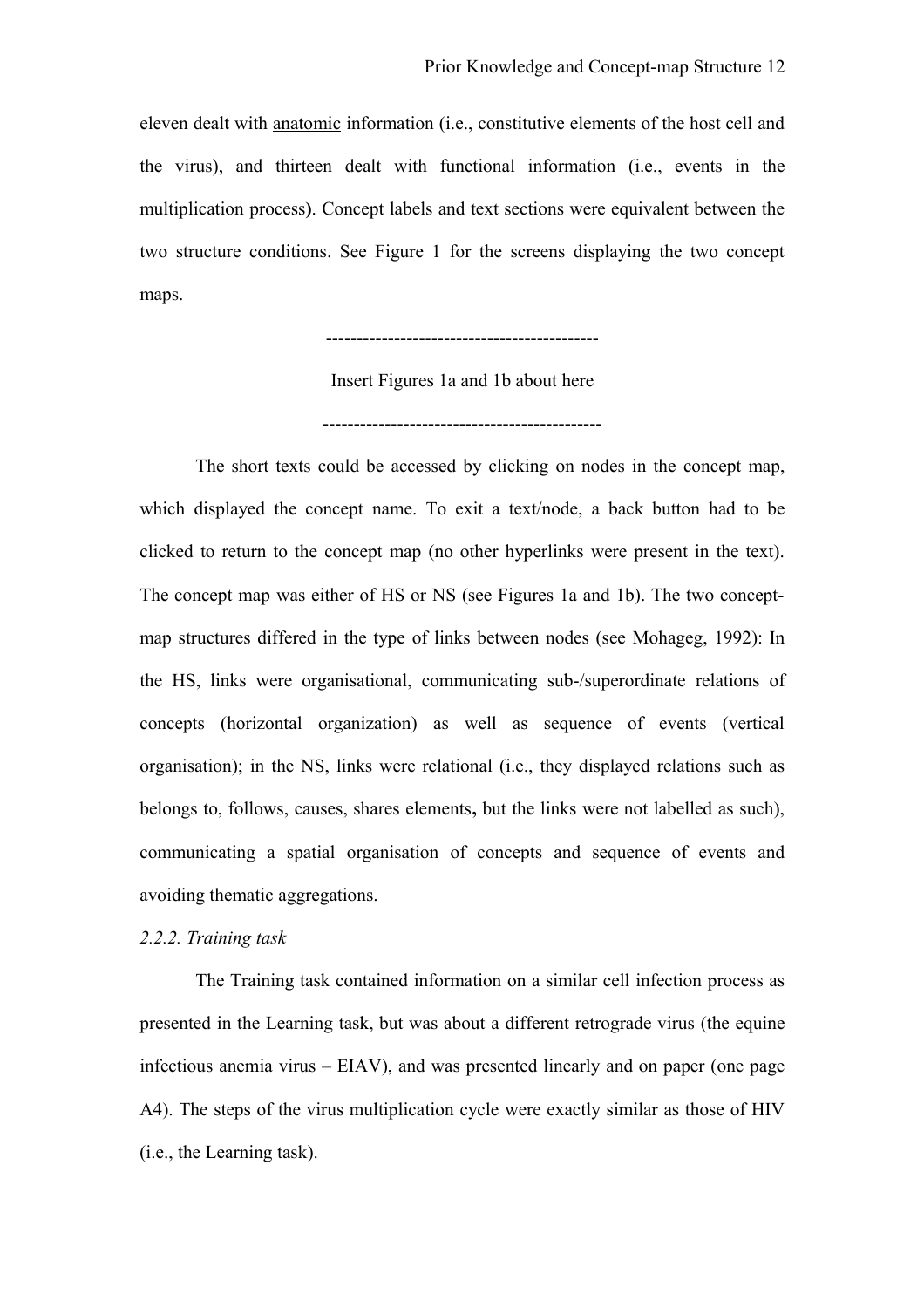### *2.3. Measures*

### *2.3.1. Prior Knowledge test*

Prior domain knowledge of cell biology was assessed with ten multiple-choice questions with five answer options for each one: one of the option answers was "I do not know" to avoid random answering. The maximum score was 10 points. The questions dealt with general factual knowledge about elements of a human cell (e.g., the nature of genetic information, the main function of enzymes, or the function of mitochondria). No specific topic knowledge of viruses was assessed because prior knowledge of retro-virus infectiousness process was assessed by the pretest (see below). The internal consistency (Cronbach's alpha) of the prior knowledge set of questions was .85.

The Prior Knowledge test was administered a few days prior to the experimental session and was used to assign participants to the LPK or HPK conditions. This was done based on a median split (the median was 3). The LPK conditions had a mean score of 1.83 ( $SD = 0.94$ ) and the HPK conditions had a mean score of 6.17 ( $SD = 2.25$ ). By applying the Mann-Whitney U test, this difference was found significant,  $U(12, 12) = 2$ ,  $p < .001$ . Participants in the LPK and HPK conditions were randomly assigned to the NS and HS conditions (i.e.,  $n = 6$  per condition). No significant difference was observed between the two types of conceptmap structure for LPK participants,  $U(6, 6) = 15$ , ns, and for the HPK participants,  $\underline{U}(6, 6) = 17.5$ , ns.

# *2.3.2. Pre- and posttest*

Learning performance was assessed with a pre- and posttest. The pre- and the posttest were the same and consisted of a statement judging task. Participants were presented with thirty-two statements about the HIV cycle and had to answer if each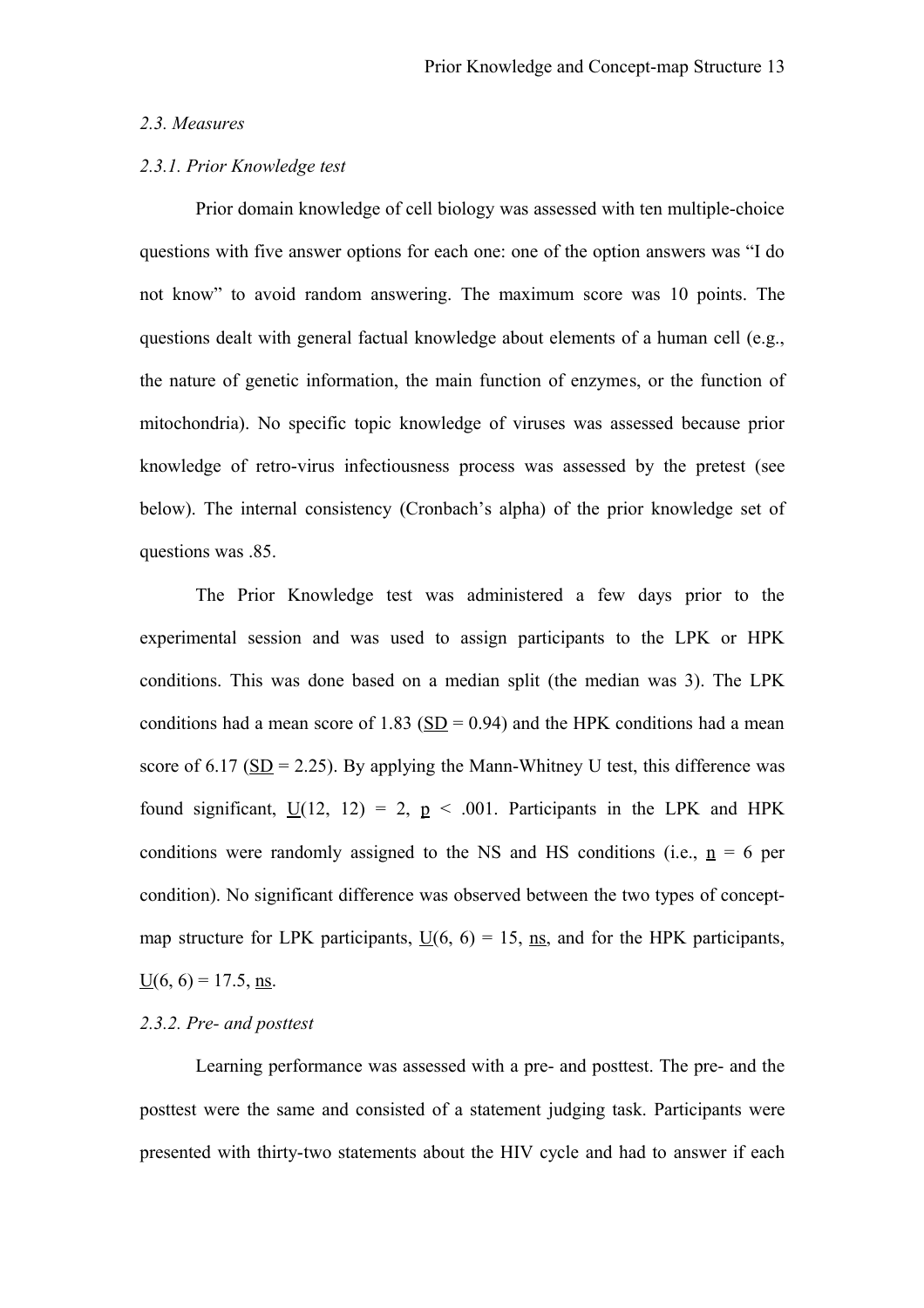statement was right (true) or wrong (false). The posttest statements were exactly similar to the pretest statements but were offered in reverse order (for example statements, see Appendix A).

The statements were delivered one by one on the computer screen with Inquisit 2.0.51002 software (Millisecond Software LLC, 2005). Participants were instructed to respond "right", "wrong", or "I do not know" (included to avoid random answers) by pressing the P key (upper right corner), the Q key (upper left corner), or spacebar (low middle), respectively. The first set of 16 statements (presented in the same order for all participants) assessed factual knowledge. Answering these statements correctly required factual knowledge, that is, information presented explicitly and in a single node in the Learning task. The second set of 16 statements (presented in the same order for all participants) assessed conceptual knowledge. Answering these statements correctly required a combination of information presented in at least two, and up to 3, different nodes in the Learning task. To answer these statements correctly learners needed a coherent mental model of the virus, the human cell, and the multiplication cycle (or parts of the cycle). Each correct answer was scored by one point.

The internal consistency (Cronbach's alpha) of the factual knowledge set of questions was .59, and of the conceptual knowledge set was .62.

#### *2.3.3. Cognitive load and disorientation measures*

Cognitive load was measured with self-ratings of mental effort developed by Paas (1992). Two mental effort items were associated with the Learning task: One general item ("Please indicate how much mental effort you invested in studying the Learning task") and one specific item ("Please indicate how much mental effort you invested to understand the concept map"). The general item was also used for the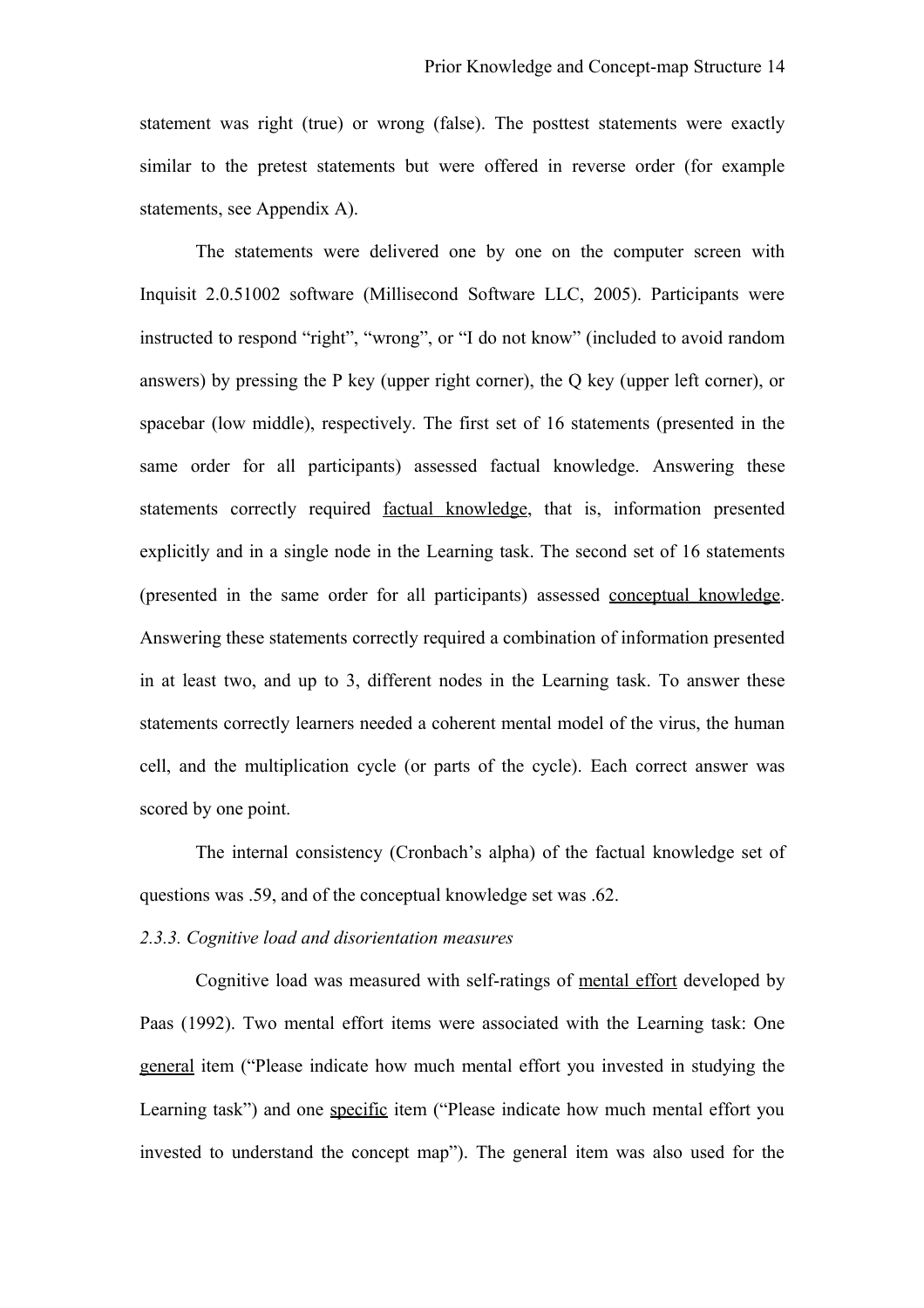posttest: "Please indicate how much mental effort you invested in answering the test questions". The response scale to each item ranged from 1 (very very low) to 9 (very very high").

Disorientation was measured using a Disorientation Scale consisting of five items based on the work of Ahuja and Webster (2001). The items were modified to fit our material and regarded (a) the difficulty to understand the relations between nodes, (b) to know what next node to consult, (c) to know one's state in the lesson, (d) to find information, and (e) to be on the right path (see Appendix B). The response scale to each item ranged from 1 (very very low) to 9 (very very high"). The Disorientation Scale showed a high internal consistency (Cronbach's alpha = .91).

# *2.3.4. Time on Learning task*

The time spent on the Learning task was logged.

# *2.3.5. Time on posttest*

The time spent on the posttest was also logged.

#### *2.4. Instruments*

#### *2.4.1. Eye-tracking hardware and software*

A 50Hz video-based remote eye-tracking device from SensoMotoric Instruments (SMI) with an angular resolution of less than 0.5º was used to record participants' eye movements. This infrared camera was placed under the 21-inch screen of the stimulus PC (screen resolution 1024 x 768 pixels), which was set up in a "recording room". An adjustable forehead rest was placed in front of the screen, so that the participant's eyes were positioned at a distance of approximately 70 cm from the centre of the screen. On a PC in an adjoining 'observation room', iView software (SMI) operated the camera and the calibration of the eye-tracking system. An extra mouse, keyboard and monitor were connected to the stimulus PC and located in the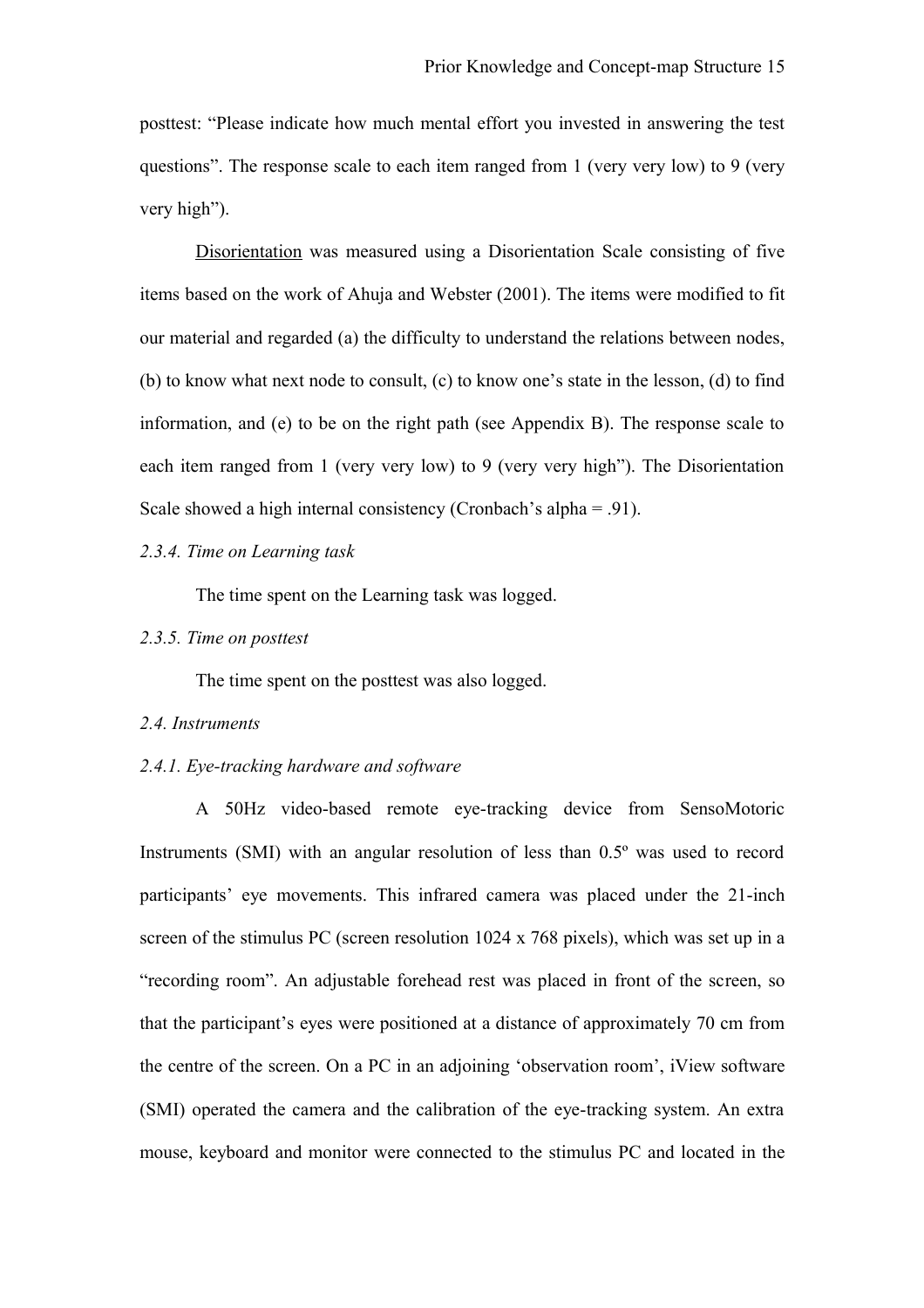observation room. This enabled the experimenter to perform the necessary actions on the stimulus PC when calibrating the system from the observation room. GazeTracker<sup>TM</sup> software (Lankford, 2000) ran on the stimulus PC to register participants' eye movements and their mouse-clicks. The 'recording room' was visible from the 'observation room' through a one-way screen and microphones enabled verbal communication between both rooms.

#### *2.5. Procedure*

The experiment was run in individual sessions of approximately 45-55 minutes. Because there were still some within-group prior knowledge differences (i.e., they had different general knowledge about the biology domain), participants in the HPK conditions first received the Training task (10 min), which allowed them to build a mental model of a virus's multiplication cycle (this was done to reduce possible large variability in prior knowledge within the HPK group). The HPK participants were instructed to answer the pretest using their knowledge acquired during the Training task because the virus of the pretraing task was a retrovirus as the HIV. Then, they completed the pretest. Participants in the LPK conditions started with the pretest (10 min.). All participants were informed of how to navigate through the system before the Learning task. After completing the pretest, all participants studied the Learning task (20 min), but before starting on this task, the eye-tracking system was calibrated. Participants' eye movements were recorded during the first three minutes of working on the Learning task; during this period of time they had to use a forehead rest. After this period of time, the eye-tracking camera was switched off, and participants could remove the forehead rest, but the GazeTracker<sup>TM</sup> software kept running to continue to log the mouse clicks (navigation data). Participants were not allowed to take notes during the Learning task. After completing the Learning task,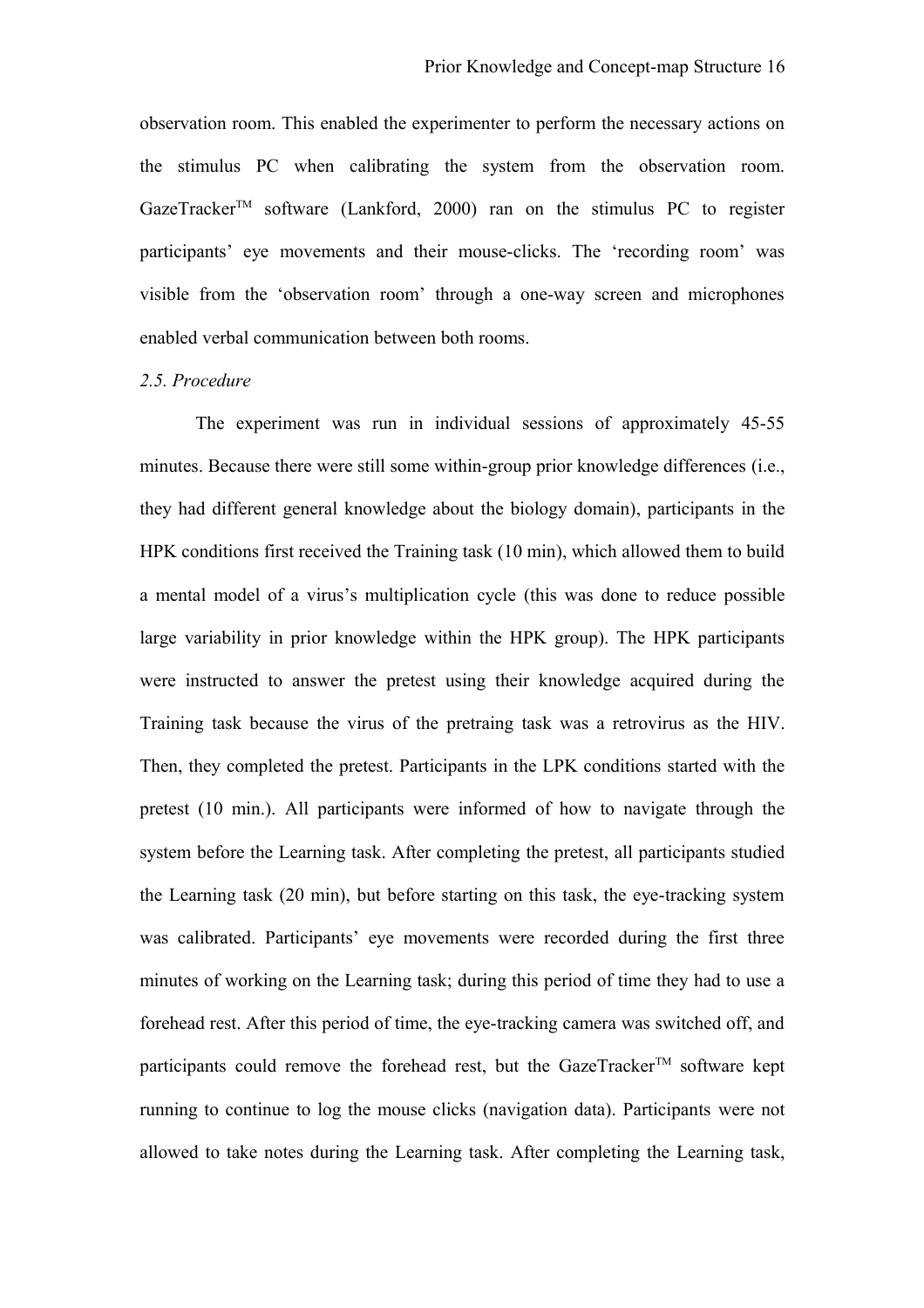participants rated the mental effort they had invested in studying the task, the mental effort they had invested to understand the concept map, and their disorientation. Participants were required to fill in each rating scale and could not continue to the next item unless they had done so; also they were not allowed to correct previous ratings. Finally, participants completed the posttest (10 min), after which they rated the mental effort they had invested in responding to the posttest.

# *2.6. Data analysis*

# *2.6.1. Navigation behaviour*

Navigation behaviour could be assessed through the GazeTracker<sup>TM</sup> logging files, because GazeTracker<sup>TM</sup> logged not only eye-movement data but also mouseclick data per node (or window) because clicks were required in order to open windows and return to the concept map. Therefore, were recorded the reading time of the concept map, the number of selections of each node, and also the reading sequence (i.e., the order of the nodes selection) for each participant.

### *2.6.2. Eye tracking*

We used a dispersion-based method of fixation identification (Salvucci, 1999), and identified fixation points by a minimum number of 3 gaze points that fell within a certain dispersion, that is, were grouped within a radius of 40 pixels, and together had a minimal duration of 200 ms. (This method is preferred for stimuli that are mainly pictorial.) Using GazeTracker<sup>TM</sup> the fixation data were exported to Microsoft Excel. This resulted in an overview of the coordinates and duration of each fixation, and (when applied) the LookZone or Area of Interest in which a fixation fell. There was also "summary" data like the number of fixations and mean fixation duration; when LookZones were applied, these "summary" data were also provided for each LookZone. Each node in the concept map, with some of the space around it, was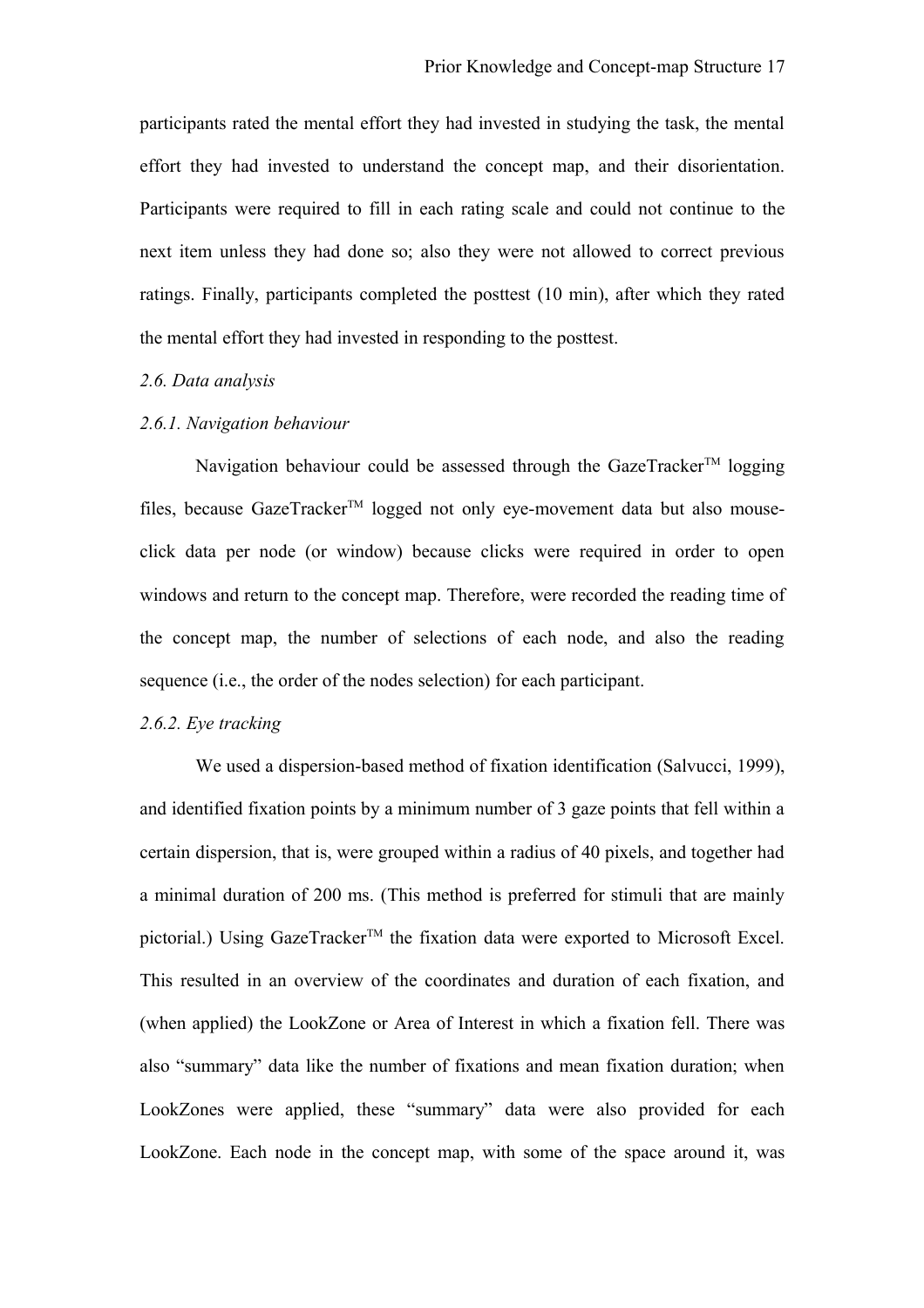identified as a LookZone. Therefore, there were LookZones on anatomic information nodes and macro-information nodes.

### *2.6.3. Viewing behaviour*

To study viewing behaviour, analyses were conducted on the percentage of the total time participants had spent fixating on LookZones that corresponded to the 11 anatomic information nodes (i.e., constitutive elements of the host cell and the virus) and the LookZones that corresponded to the 5 macro-information nodes provided at the second level of the hierarchy (i.e., cell, virus, entrance of the virus, construction of the elements and departure of the viruses). The percentage of time spent fixating on the anatomic information nodes is an indication of the attention allocated to information required to understand the material, whereas the percentage of time spent fixating the on macro-information nodes is an indication of the attention allocated to the main categories of the document.

# **3. Results**

Because of the small number of participants per condition, nonparametric tests were used to analyse the data, with the significance level set at .05. To test the effects of concept-map structure as a function of the level of prior knowledge, Mann Whitney tests were computed within each prior knowledge level and the significance level was divided by two to avoid type I error (i.e., the value of the significance level was set at .025).

Analysis of the pretest scores confirmed the prior knowledge differences: As one would expect, pretest factual knowledge scores were higher for the HPK participants ( $M = 6.75$ ,  $SD = 2.05$ ) than for the LPK participants ( $M = 1.08$ ,  $SD =$ 1.62),  $\underline{U}(12, 12) = 3$ ,  $\underline{p} < .001$ , and so were the conceptual knowledge scores ( $\underline{M} =$ 7.92,  $SD = 2.57$ ), than for the LPK participants (M = 0.92,  $SD = 1.31$ ),  $U(12,12) = 0$ ,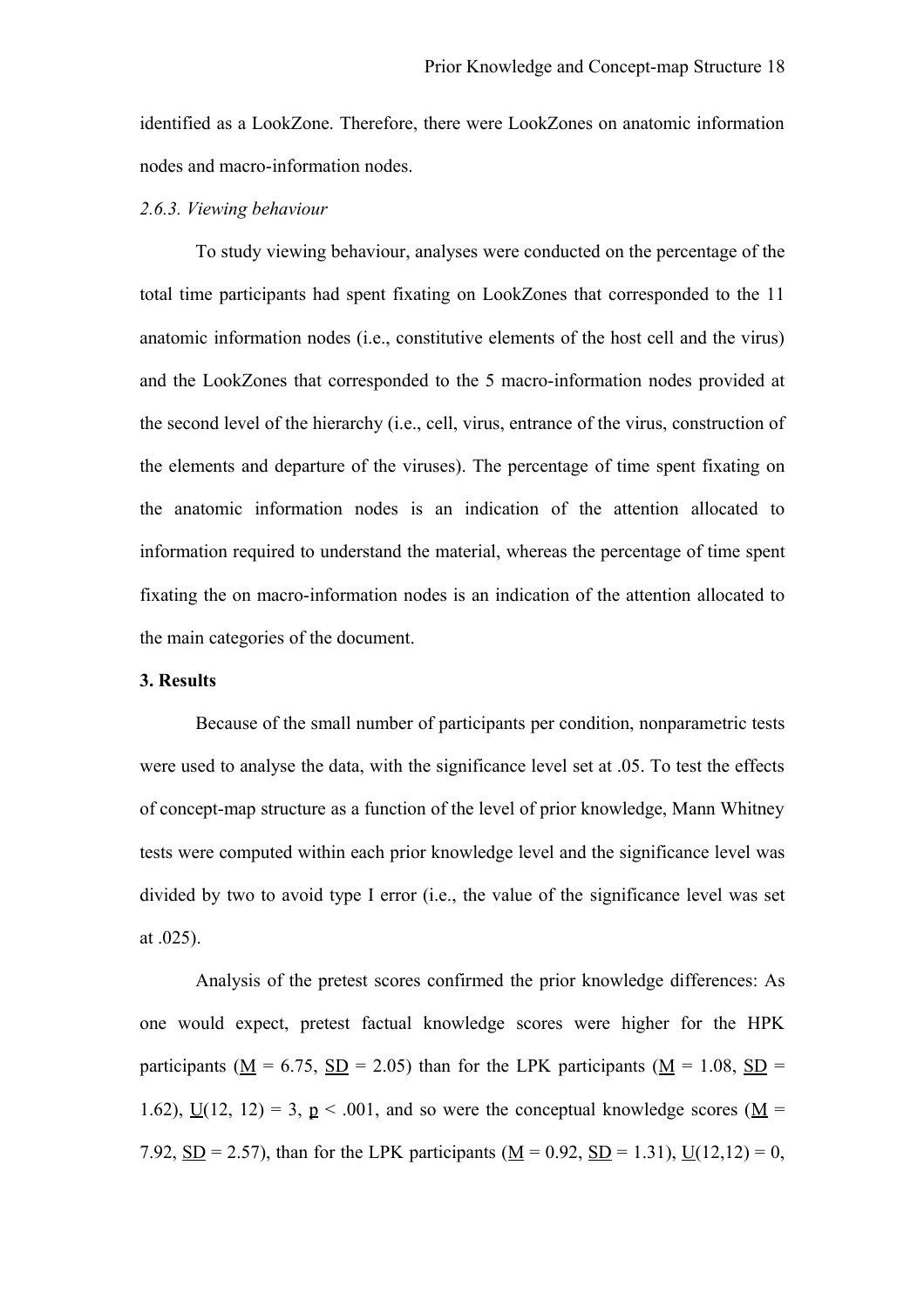p < .001. The answer "I do not know" represented 88.54% of the LPK participants' answers and only 27.86% of the HPK participants' answers. (For descriptives see Table 1.)

-----------------------------------------

Insert Table 1 about here

-----------------------------------------

### *3.1. Learning outcomes*

Table 1 shows the descriptive statistics of the pre- to posttest knowledge gains, mental effort invested in the posttest, and mean response time in the posttest for the factual knowledge and conceptual knowledge.

# *3.1.1. Pre- to posttest knowledge gains*

With respect to the effect of prior knowledge, the LPK participants gained more factual knowledge ( $M = 7.17$ ,  $SD = 1.80$ ) than the HPK participants ( $M = 4.08$ ,  $SD = 2.68$ ),  $U(12, 12) = 22.5$ ;  $p = .002$ ; the LPK participants also gained more conceptual knowledge (M = 5.58, SD = 2.11) than the HPK participants (M = 2.17,  $SD = 3.79$ ,  $U(12, 12) = 34$ ,  $p = .014$ .

With respect to the effect of concept-map structure, no effect of concept-map structure was found for the LPK participants in the case of factual knowledge, U(6, 6)  $= 17.5$ ,  $p = .467$ ; however, a beneficial effect of the HS, compared to NS, was found for the LPK participants in the case of conceptual knowledge,  $U(6, 6) = 7$ , p = .036. In the case of HPK participants, the HS led to higher factual knowledge gains than the NS,  $U(6, 6) = 4.5$ ,  $p = .015$ ; for conceptual knowledge no effects of concept-map structure were found for the HPK participants,  $U(6, 6) = 14.5$ ,  $p = .235$ ;

# *3.1.2. Mental effort invested in posttest*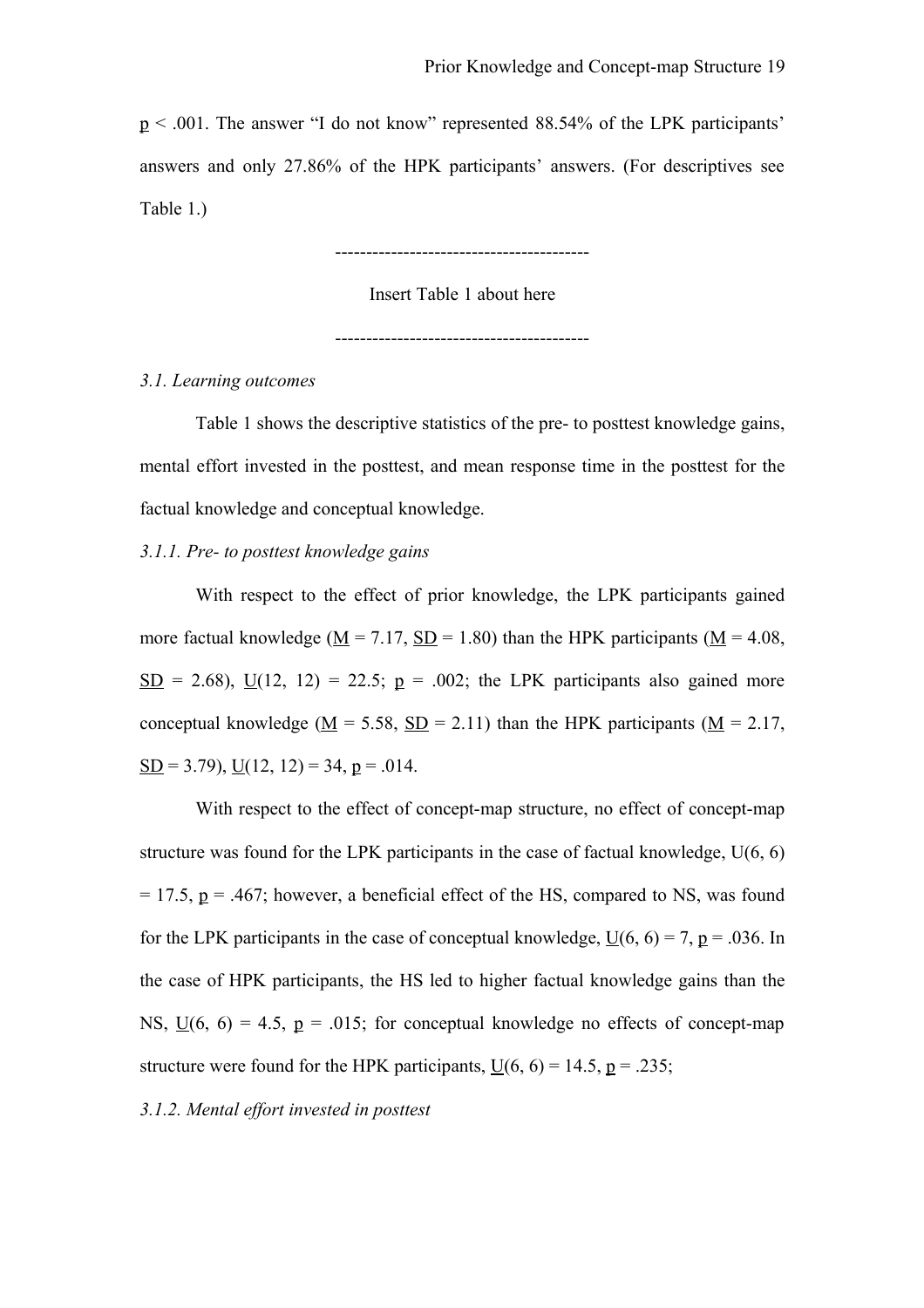The LPK participants reported more mental effort in answering factual knowledge statements ( $M = 6.00$ ,  $SD = 1.35$ ) than the HPK participants ( $M = 5.00$ ,  $SD = 1.35$ ),  $U(12, 12) = 40$ ,  $p = .027$ . The LPK participants also reported more mental effort in answering conceptual knowledge statements ( $M = 6.83$ ,  $SD = 0.94$ ) than the HPK participants ( $\underline{M} = 5.83$ ,  $\underline{SD} = 1.34$ ),  $\underline{U}(12, 12) = 39$ ,  $\underline{p} = .025$ .

The HS, compared to the NS, led to lower ratings of mental effort for the LPK participants on both factual knowledge,  $\underline{U}(6, 6) = 4$ ,  $\underline{p} = .008$ , and conceptual knowledge statements (marginal effect),  $\underline{U}(6, 6) = 7$ ,  $\underline{p} = .032$ ; however, no effect of concept-map structure was found on the ratings of mental effort by the HPK participants: for factual knowledge statements,  $U(12, 12) = 14$ ,  $p = .254$ ; for conceptual knowledge statements,  $\underline{U}(6, 6) = 11.5$ ,  $\underline{p} = .142$ .

# *3.1.3. Time on posttest*

The analyses did not reveal any significant effect on the time spent responding to the factual or conceptual knowledge statements (all  $p$  values were  $\leq$  10).

-----------------------------------------

Insert Table 2 about here

-----------------------------------------

# *3.2. Learning process measures*

Table 2 shows the descriptives of the process measures: mental effort invested in the Learning task, mental effort invested in understanding the concept map, disorientation during the Learning task, mean duration of eye fixation during the first three minutes of the Learning task, the percentage of time fixating on anatomic and macro-information LookZones, number of opened anatomic and functional nodes, and total time spent reading the concept map.

### *3.2.1. Mental effort invested in the Learning task*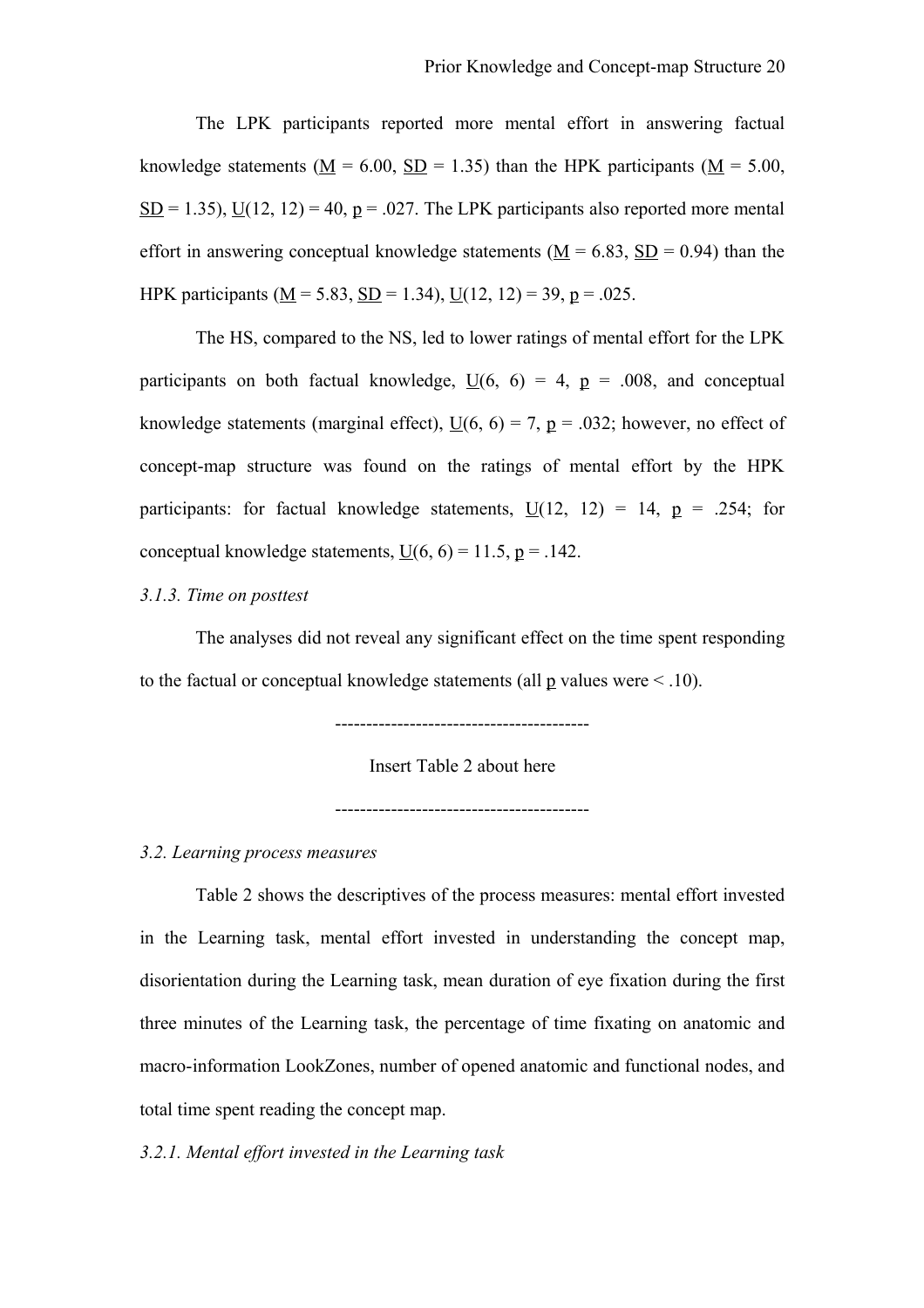In the case of the general item measuring mental effort invested in the Learning task, no significant differences were found between HPK and LPK participants and between HS and NS (all p values were  $> 0.10$ ). In the case of the specific item of mental effort, namely mental effort required to understand the concept map, no difference was found between LPK and HPK participants,  $\underline{U}(12, 12) = 68.5$ ,  $p = .420$ . However, HS was associated with lower rates of mental effort, compared to the NS, for both LPK participants,  $\underline{U}(6, 6) = 0$ ,  $\underline{p} = .002$ , and HPK participants,  $U(6, 6) = 0$  $(6) = 2$ ,  $p = .005$ .

### *3.2.2. Disorientation*

No significant difference in disorientation between HPK and LPK participants was found,  $U(12, 12) = 57.5$ ,  $p = .200$ . For the LPK participants, the HS led to less disorientation than the NS,  $\underline{U}(6, 6) = 2$ ,  $\underline{p} = .005$ ; no effect of concept-map structure was found for the HPK participants,  $U(6, 6) = 8$ ,  $p = .054$ .

# *3.2.3. Duration of fixation and viewing behaviour*

Because the calibrations failed for two participants (two participants of the high prior knowledge group in the hierarchical condition), they were removed from the analyses.

No significant difference in duration of fixations between LPK and HPK participants was found,  $U(12, 10) = 38$ ,  $p = .448$ . The HS led to higher duration of fixations for the LPK participants,  $\underline{U}(6, 6) = 6$ ,  $\underline{p} = .027$ , but not for the HPK participants,  $U(6, 4) = 9$ ,  $p = .261$ .

As regards the viewing behaviour, in the case of the NS, the mean percentage of time spent fixating on the 11 anatomic nodes was higher for the HPK participants than for the LPK participants,  $\underline{U}(6, 6) = 5$ ,  $\underline{p} = .019$ ; no difference between HPK and LPK participants was observed in the HS,  $U(6, 4) = 10$ ,  $p = .335$ . In the case of HS,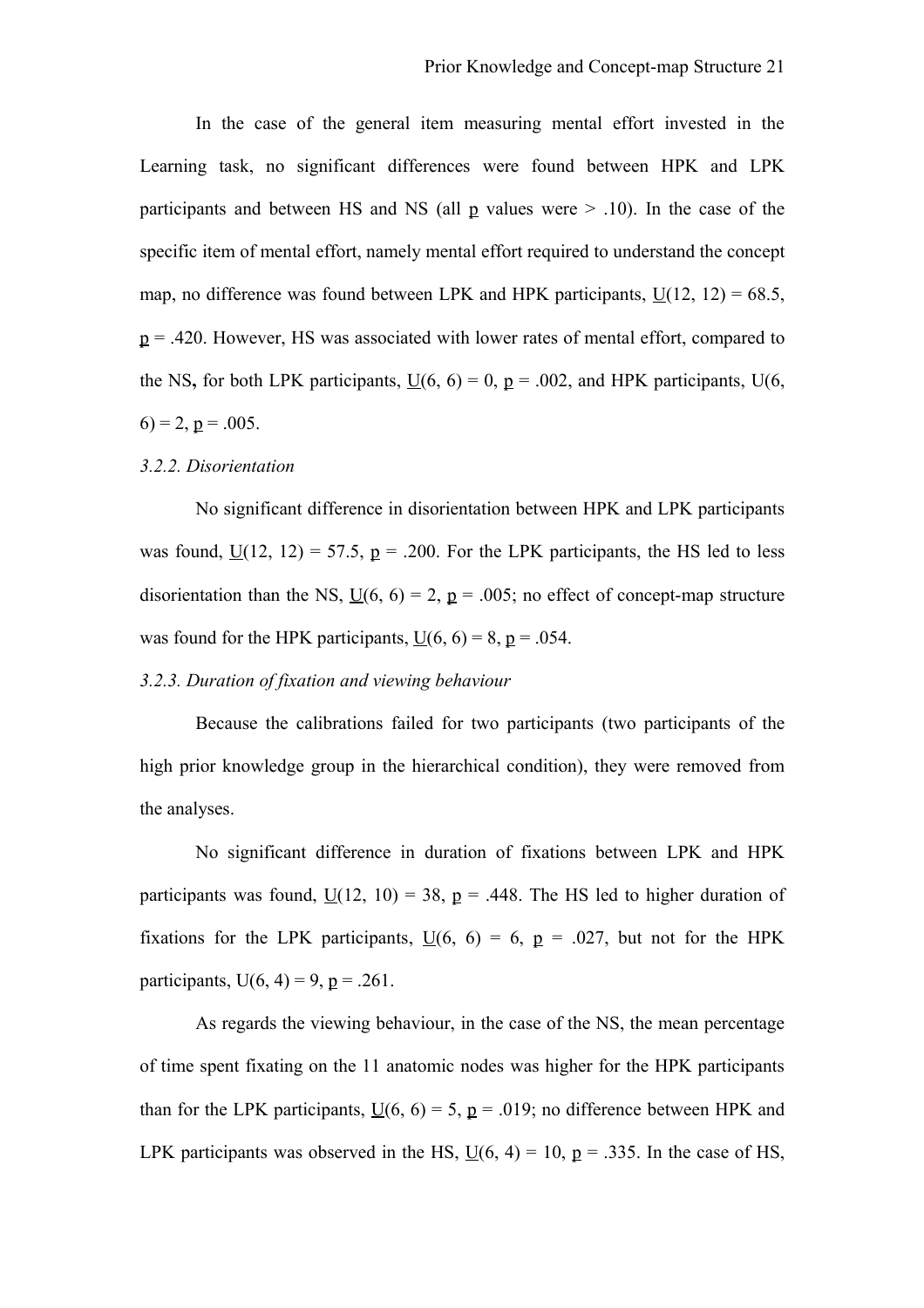the mean percentage of time spent fixating on macro-information nodes was higher for LPK participants than for the HPK participants,  $U(6, 4) = 3$ ,  $p = .028$ ; no difference was found in the NS,  $U(6, 6) = 13$ ,  $p = .212$ .

*3.2.4 Navigation behaviour and time on Learning task*

All participants opened each node at least once. There were no differences between HPK and LPK participants nor between HS and NS in the number of nodes opened (all  $p > .10$ ). All participants except one spent on the Learning task the maximum allotted time (20 min).

The HS tended to induce a systematic reading path from left to right and from top to bottom: 42.65 % of the jumps from one node to another node respected this systematic reading sequence in the HS, compared to only 9.69% in the NS. The LPK participants tended to open the nodes dealing with the anatomic nodes more often in the HS than in the NS (marginal effect),  $\underline{U}(6, 6) = 6.5$ ,  $\underline{p} = .033$ , but no difference was found for the HPK participants,  $U(6, 6) = 14.5$ ,  $p = .280$ . No effect of prior knowledge and concept-map structure was observed on the number of opened functional nodes (all  $p > .10$ ).

The level of prior knowledge did not affect the time spent reading the concept map,  $\underline{U}(12, 12) = 61$ ,  $\underline{p} = .263$ . However, LPK participants tended to spend more time reading the HS than the NS (marginal effect),  $\underline{U}(6, 6) = 7$ ,  $\underline{p} = .039$ , but no difference was found for the HPK participants,  $U(6, 6) = 9$ , p = .075.

# **4. Discussion**

The results from the present exploratory study suggested in line with our expectations (Hypothesis 2d) that a HS supported high conceptual knowledge gains for low prior knowledge participants as compared to the NS. Also in line with our expectations (Hypothesis 2d), the mental effort invested by the low prior knowledge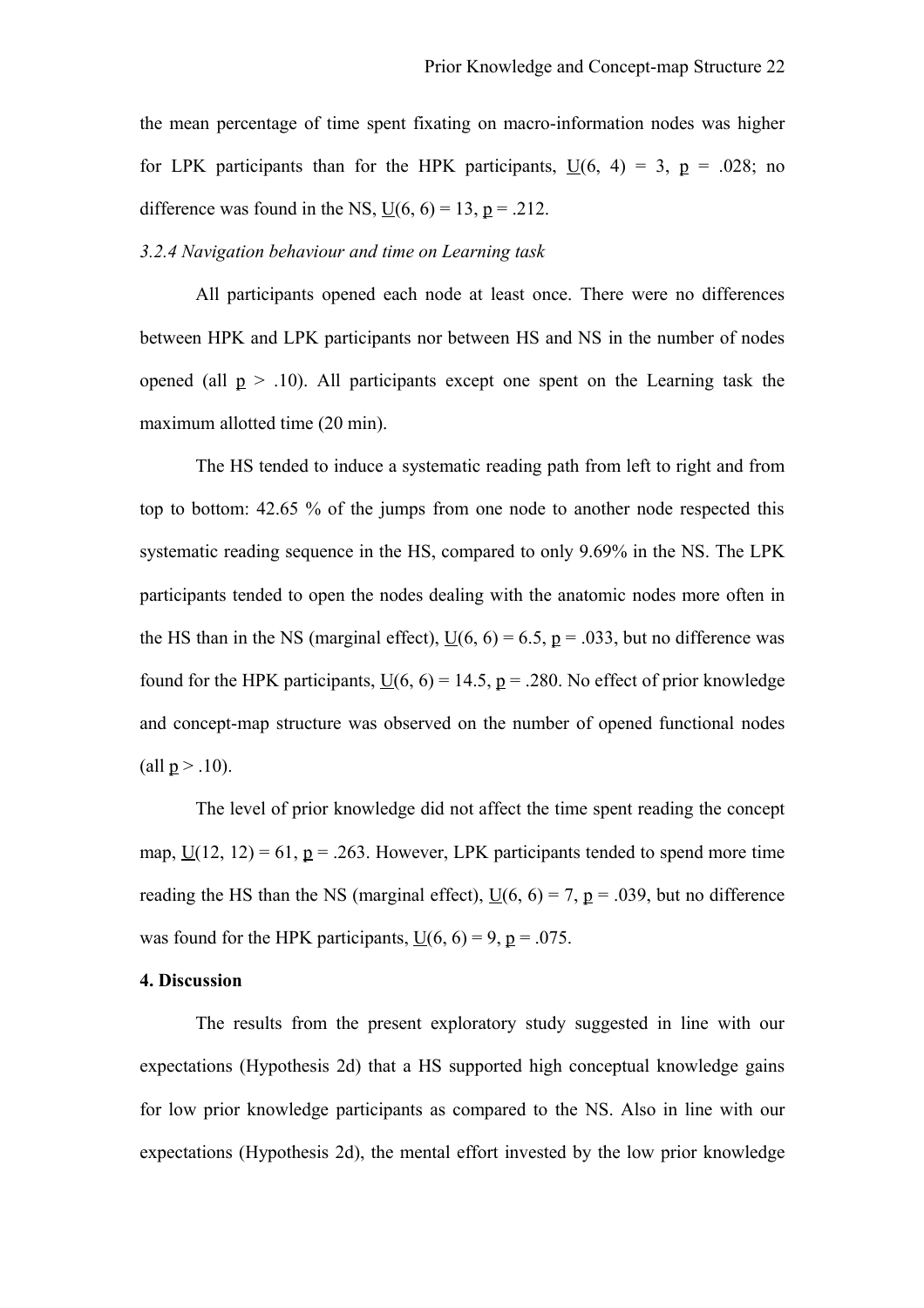participants in the posttest was higher in the NS than in the HS for both factual and conceptual knowledge. In addition, the HS reduced disorientation for low prior knowledge participants and, thus the Hypothesis 2a was verified. The analyses of the eye movements revealed also shorter mean fixation duration in the case of NS, compared to HS, for the low prior knowledge participants. This unexpected result (Hypothesis 2c) is discussed below.

Contrary to our expectations (Hypothesis 3d), the HS also facilitated factual knowledge gains for high prior knowledge participants. However, as expected, no effect of concept-map structure was observed on the invested mental effort in the posttest (Hypothesis 3d), disorientation (Hypothesis 3a), mental effort in Learning task (Hypothesis 3b) and fixation duration data for the high prior knowledge participants (Hypothesis 3c).

Although the findings regarding the effects of concept-map structure seem consistent with an expected expertise reversal effect when looking at the disorientation (Hypothesis 3a) and mental effort data (Hypothesis 3b), the finding that high prior knowledge participants gained more factual knowledge from the HS is not. It might have been the case that their mental model was consistent with the HS, which allowed them to focus on the factual information. This explanation is supported by findings of Mannes (1987), whose results indicated that if prior knowledge is organized in a similar way as the target text, readers build a better representation in memory of the text microstructure. Hofman and van Oostendorp (1999) also showed that learners with high prior knowledge may focus more on the text microstructure because they have resources to process a concept map. This interpretation is particularly pertinent to the present study, because HPK participants had a training session that might have facilitated subsequent processing of factual knowledge.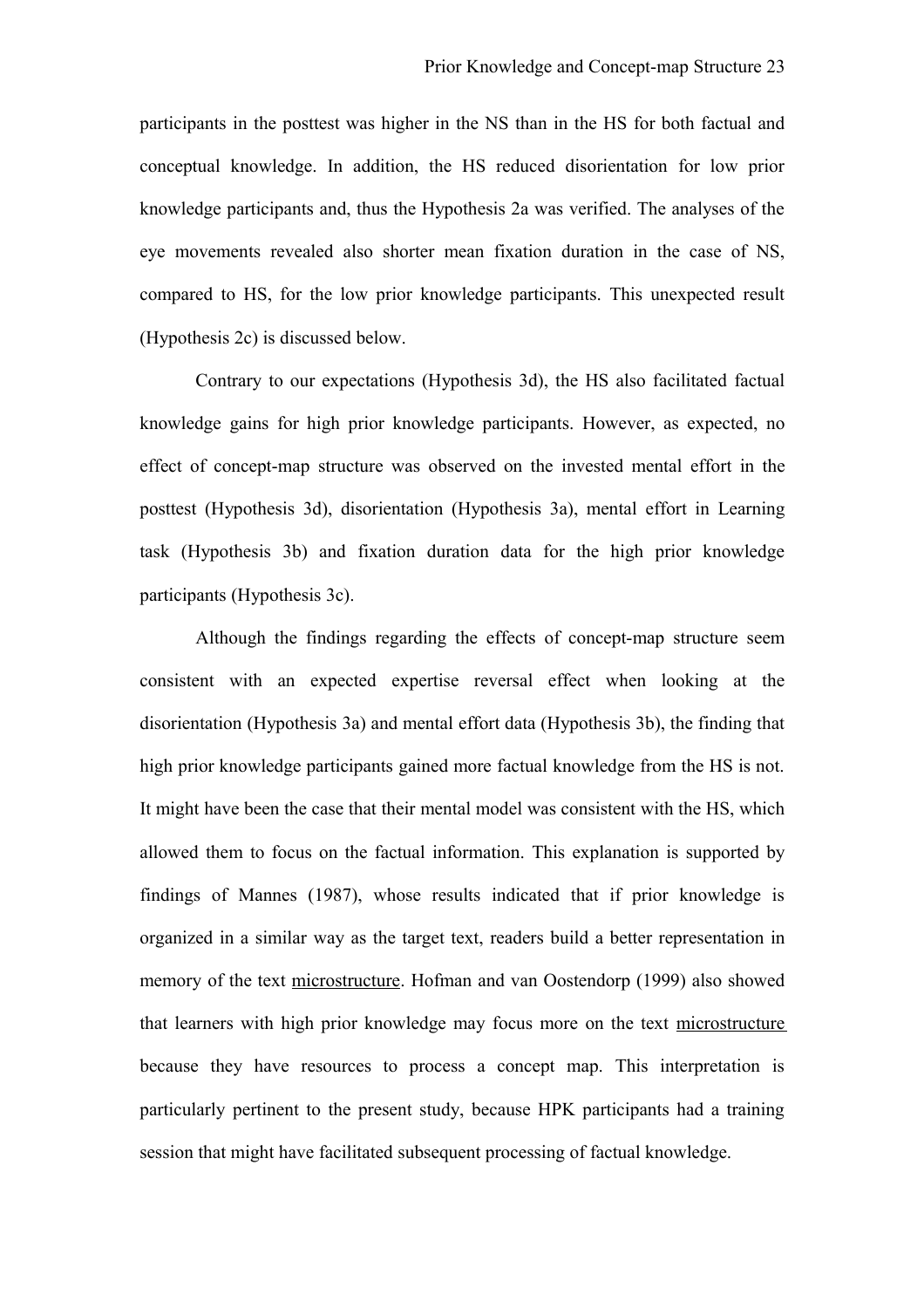The eye tracking and navigation data provide more detailed insight into the findings. For the low prior knowledge participants, duration of fixation was higher in the HS, which may be due to the fact that they had more cognitive resources available for processing the concept map as indicated by the lower disorientation and mental effort ratings for concept-map processing in the hierarchical conditions. However, high prior knowledge participants also rated the HS as of little effort demanding to process; but because of their prior knowledge these participants were not disoriented in the NS and presumably had enough capacity left to process information in the NS, as the percentage of eye fixation time data in the network condition suggest. These data showed that high prior knowledge participants were more able than low prior knowledge participants to focus their attention on the prerequisite concepts (i.e., anatomic concepts) required for the understanding of the material (Hypothesis 3a).

In accordance with our expectations (Hypothesis 1b) the navigation behaviour showed that the HS induced a systematic reading pattern, which may have resulted to the lower investment of effort in understanding the HS. Although low prior knowledge participants gained more conceptual knowledge from the HS, they did not open more functional nodes in the HS than in the NS, but in contrast opened more anatomic nodes. Because the latter are prerequisites for understanding the functional nodes, this suggests that the HS helped the low prior knowledge participants to focus more on prerequisite information to understand the HIV infection process. Moreover, the analyses conducted on the percentages of fixation time on LookZones corroborated the prediction that the HS guided participants' attention towards the main concepts (Hypothesis 1a) when participants had low prior knowledge. Indeed, low prior knowledge participants allocated more attention to the concepts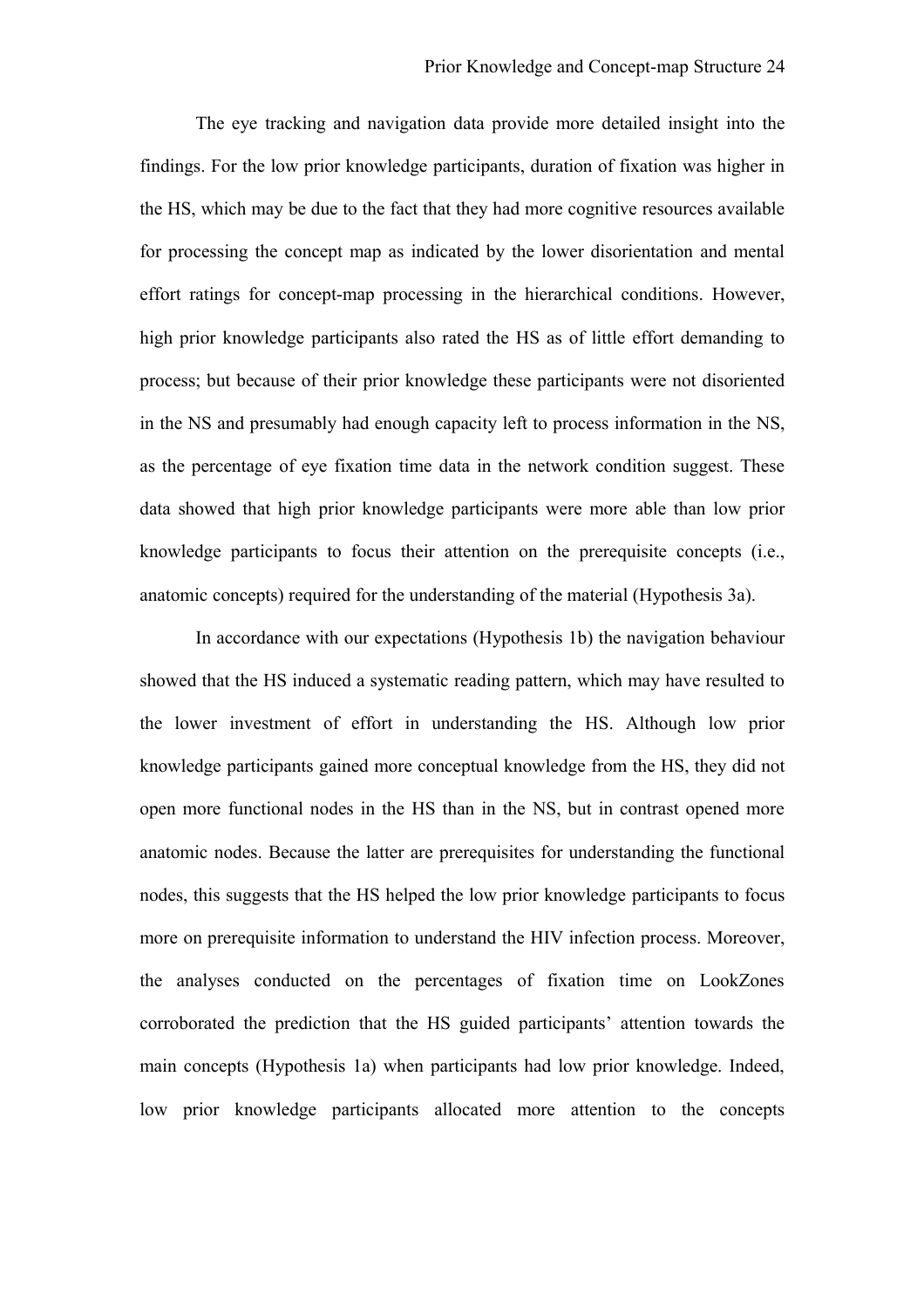corresponding to the main categories (i.e. macrostructure) than high prior knowledge participants in the hierarchical condition.

## *4.1. Measurement issues*

# *4.1.1. Mental effort invested in the Learning task and in the posttest*

No effects were found on the general item that measured investment of mental effort in the Learning task; however**,** on the specific item regarding investment of mental effort in understanding the concept map, there were differences between the two types of concept-map structure. Although understanding the concept map (i.e., conceptual knowledge) was part of the Learning task, the Learning task comprised other processes as well. Therefore, the general item tapped different types of cognitive load evoked by different processes. This likely led to differences in the degree of contribution of each type of cognitive load to the overall score between the two types of concept-map structure, although the overall rating was the same. This is why it is important to consider mental effort ratings during learning in relation to learning outcomes (Paas & Van Merriënboer, 1993).

Regarding learning outcomes, the measurement of mental effort invested in the posttest can provide more information about the quality of learning outcomes than relying on performance measures alone (Paas & Van Merriënboer, 1993; Van Gog & Paas, 2008). Although mental effort invested in the posttest was not affected by concept-map structure for the high prior knowledge participants, this was the case for low prior knowledge ones: After having learned with the HS, answering the posttest statements required less investment of effort in the posttest. The combination of the higher gain in conceptual knowledge for low prior knowledge learners studying with the HS suggests that the HS leads to more efficient learning in terms of quality of acquired schemata.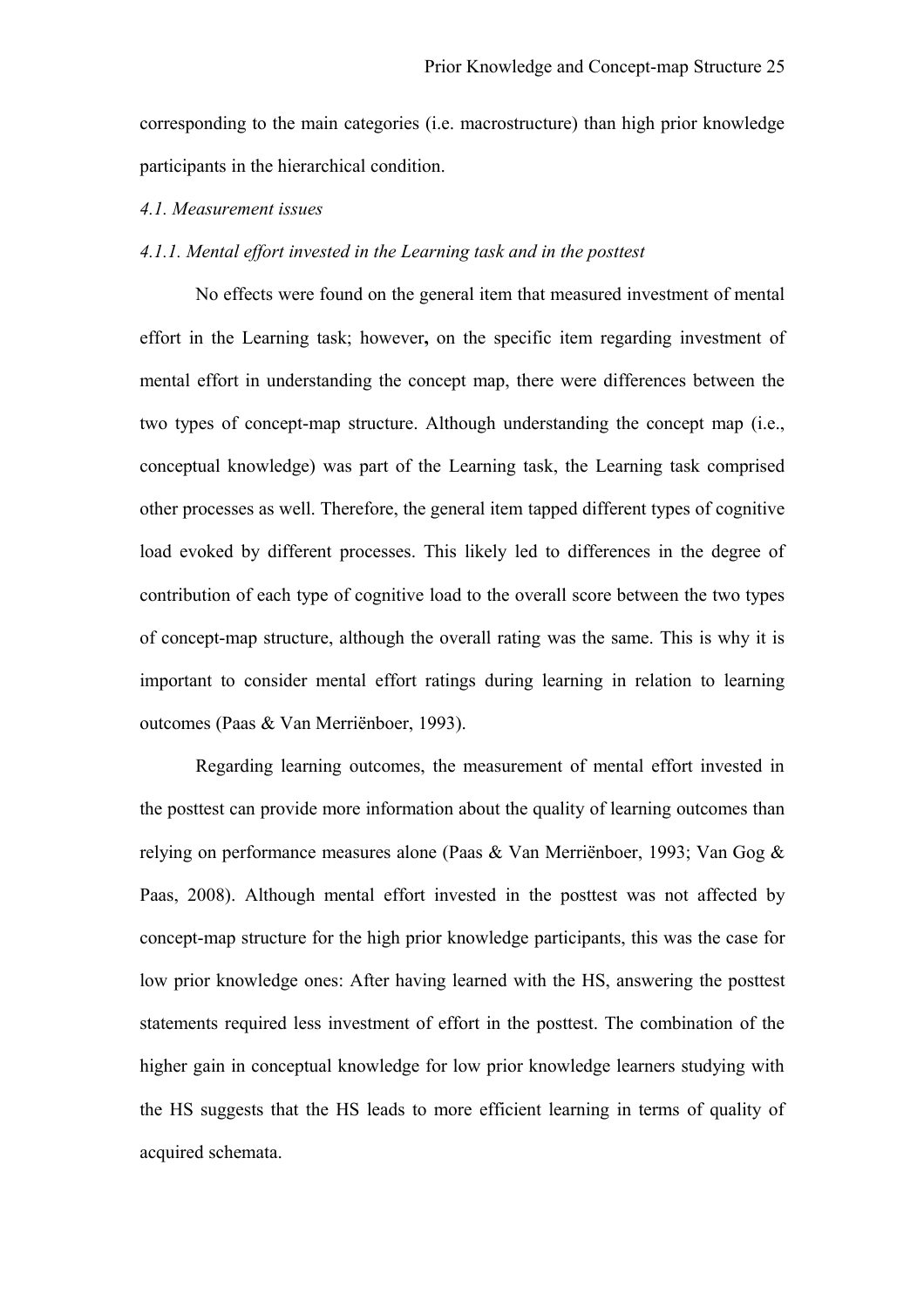# *4.1.2 Mental effort and disorientation*

It can be argued that disorientation and mental effort investment in conceptmap processing are highly related in the sense that higher disorientation induced by a concept map would increase the investment of mental effort in processing this concept map. However, these are different constructs and our data show different results on disorientation and effort invested in concept-map processing for high prior knowledge participants. This finding strongly suggests that it is fruitful to measure both disorientation and mental effort, and not rely on one of these measures alone to draw conclusions about the other.

## *4.1.3 Mental effort and fixation duration*

The present study indicated that although subjective ratings of mental effort and fixation duration are both considered measures of cognitive load, they seem to measure different aspects of this construct (see also Van Gog et al., 2005). Of course, measures of mental effort are subjective and overall measures, whereas fixation duration data are objective measures that were only collected during the first three minutes of the Learning task. Thus, the difference may be an artefact of measuring cognitive load associated with the whole versus part of the process, but it may also be the case that experiencing an overall lower mental effort allows one to allocate more cognitive capacity to processing information in the Learning task, thereby leading to higher fixation duration (e.g., for low prior knowledge learners, mental effort for concept-map processing was higher in the NS, but they had a higher mean fixation duration in the HS). Unfortunately, recording eye movement data during the whole task (20 min) was not possible here, because the system would need to be recalibrated every few minutes, which would seriously interfere with the learning process.

### *4.2. Limitations*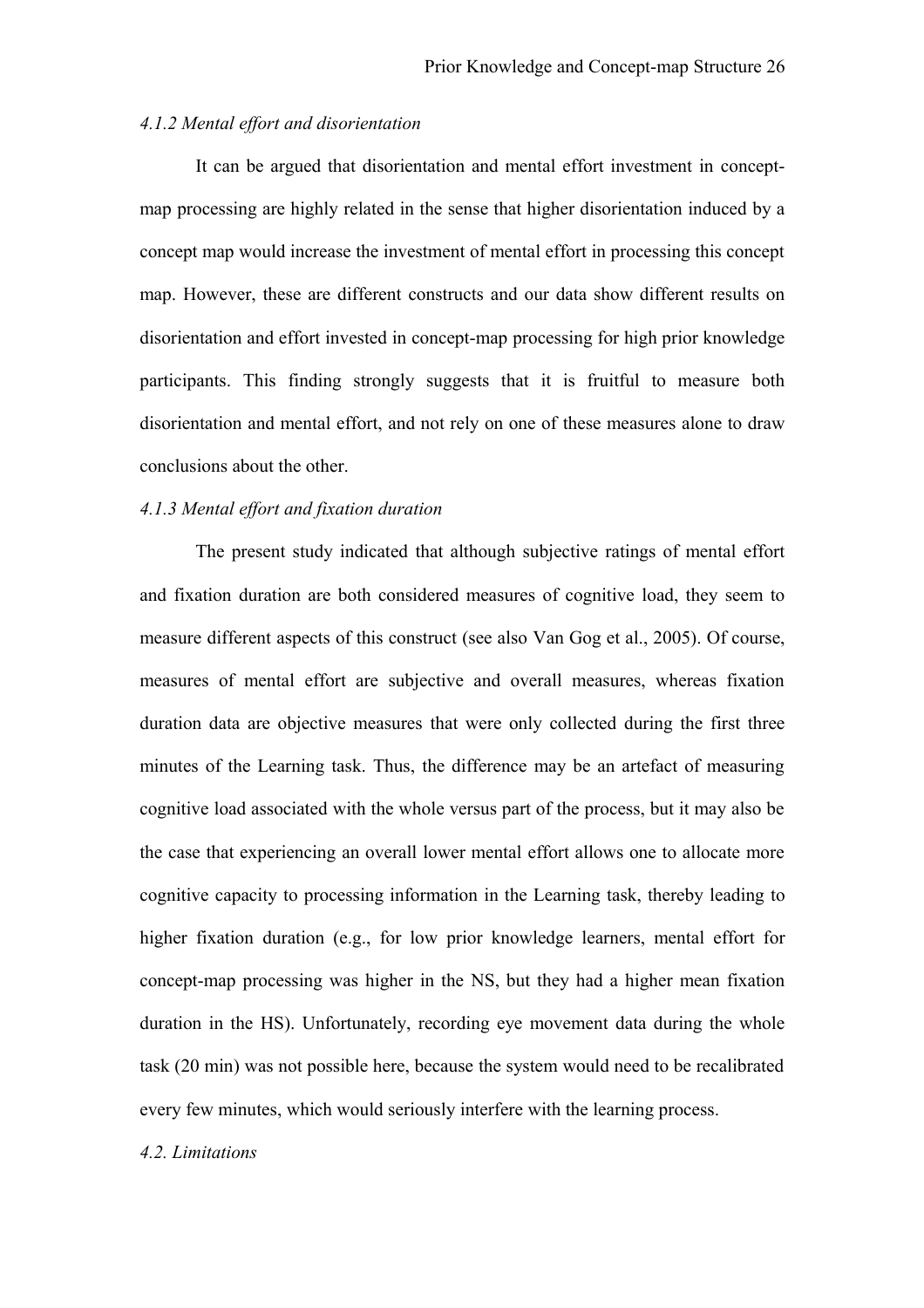First of all, the results of this study as well as the potential implications mentioned here should be interpreted cautiously, because this was an exploratory study with a small number of participants. Second, regarding replications of the findings, it should be noted that our sample consisted of adults, rather than students. Third, we provided a training to eliminate some within-group differences in prior knowledge in the high prior knowledge participants, because these differences might have affected the results. However, as one of the reviewers pointed out, the training might also have affected the results, by providing a contextual, temporary knowledge effect. Finally, the number of links drawn in the two concept maps was not equal, which might also have influenced navigation and comprehension.

# *4.3. Future research*

Our equipment did not allow us to reliably record eye movements during the entire processing of the Learning task. However, technological developments are rapid and new eye trackers do enable recording of eye movements continuously during tasks of long duration. Data from an entire task would allow investigating how processing demands fluctuate in different phases of the learning process and how these patterns are related to overall perceived investment of mental effort.

In addition, it would be interesting to measure learners' goals and strategies (and where possible correlate these with navigation and eye movement data), using verbal reporting techniques such as thinking aloud (Ericsson & Simon, 1993) or cued retrospective reporting based on a record of eye movements (which is more informative than un-cued retrospective reporting; Van Gog, Paas, Van Merriënboer, & Witte, 2005).

*4.4. Concluding remark*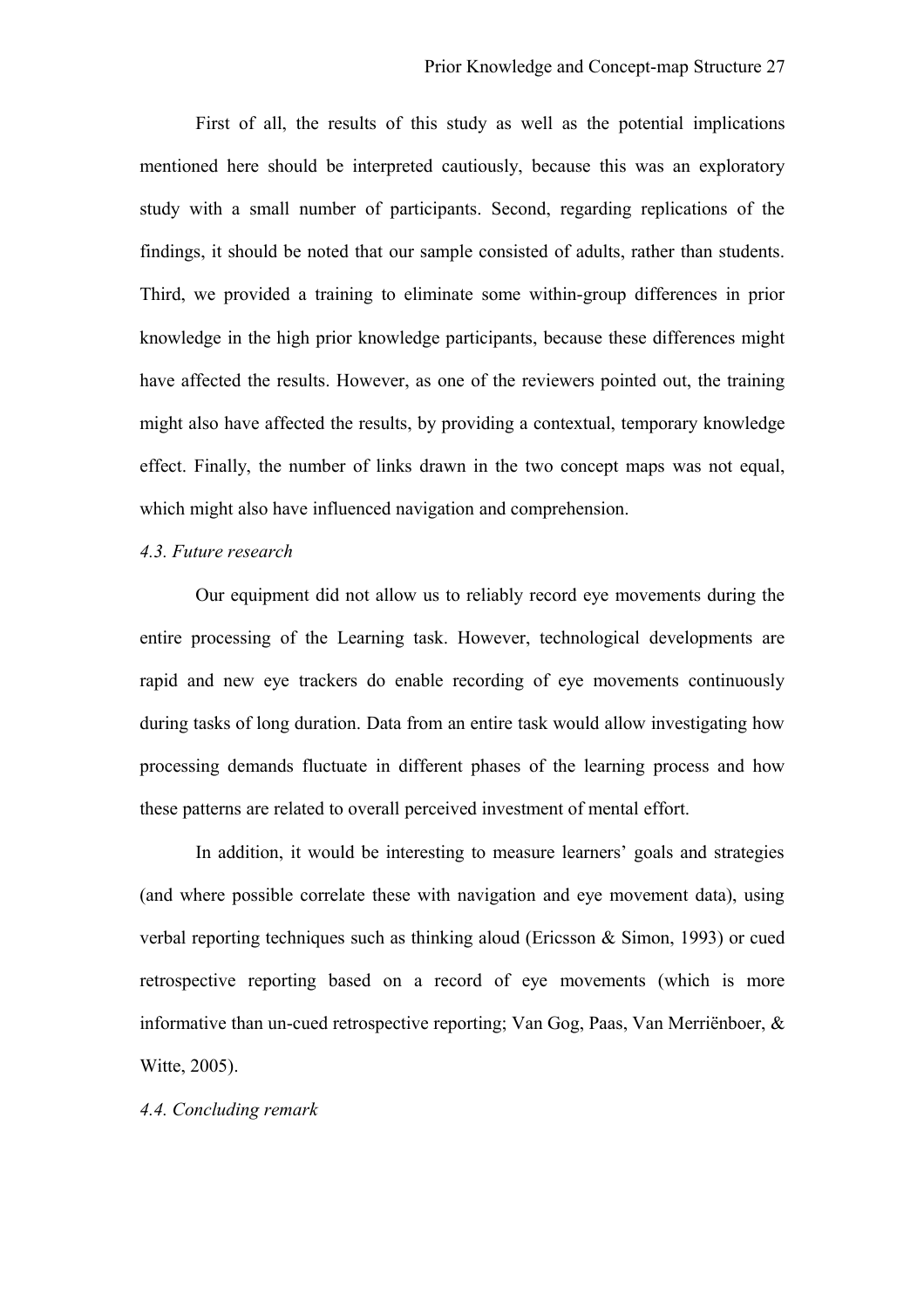Despite its limitations, the present study suggests that combining different process measures, such as disorientation and cognitive load, and tracing the process in more detail using eye movement and navigation data can provide us with interesting information and a better understanding of the processes that cause effects on learning from hypertexts. Learning from hypertext involves making decisions on a pathway based on prior knowledge, on organisational cues of the hypertext structure, and on the nature of the Learning task. Here, we only manipulated concept-map structure, but the type of research described here, that is, studying prior knowledge effects using combinations of process measurement techniques, can be very fruitful for studying learning from hypertexts with multidimensional characteristics. In such multidimensional hypertexts, even more opportunities for disorientation and high cognitive load arise because learners are not obliged to return to a concept map, but can go on to deeper levels at each node/link.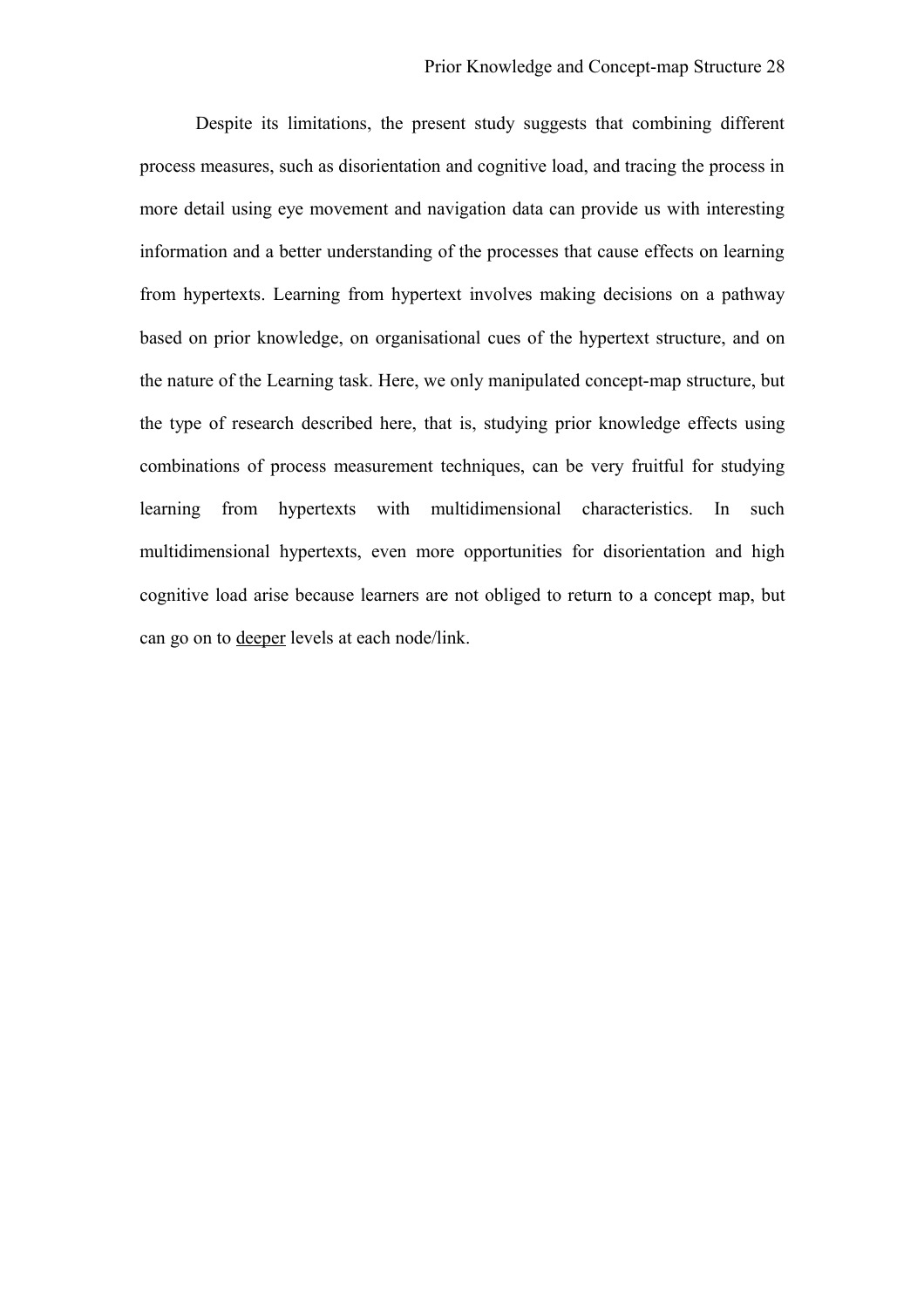# **Appendix A. Examples of factual knowledge statements (FK) and conceptual knowledge statements (CK)**

(FK) Inside the virus, the enzymes are positioned near the viral RNA (Correct answer: right)

(FK) Inside the virus, the genetic material of the virus is carried by DNA (Correct answer: wrong)

(FK) The gp proteins allow the virus to be attached to the cell, associating with the receptors (Correct answer: right)

(FK) Inside the virus, the enzymes are positioned near the viral RNA (Correct answer: right)

(CK) Before the attachment of the virus to the cell, the capsid is surrounded by an envelope (Correct answer: right)

(CK) The envelope and the capsid of the new virus are assembled at the same time (Correct answer: right)

(CK) The viral RNA is coded in viral DNA in order to allow the virus to integrate its genetic information to the genetic information of the cell. (Correct answer: right) (CK) If a new IHV exemplar do not have envelope, it will be still able to infect a cell (Correct answer: right)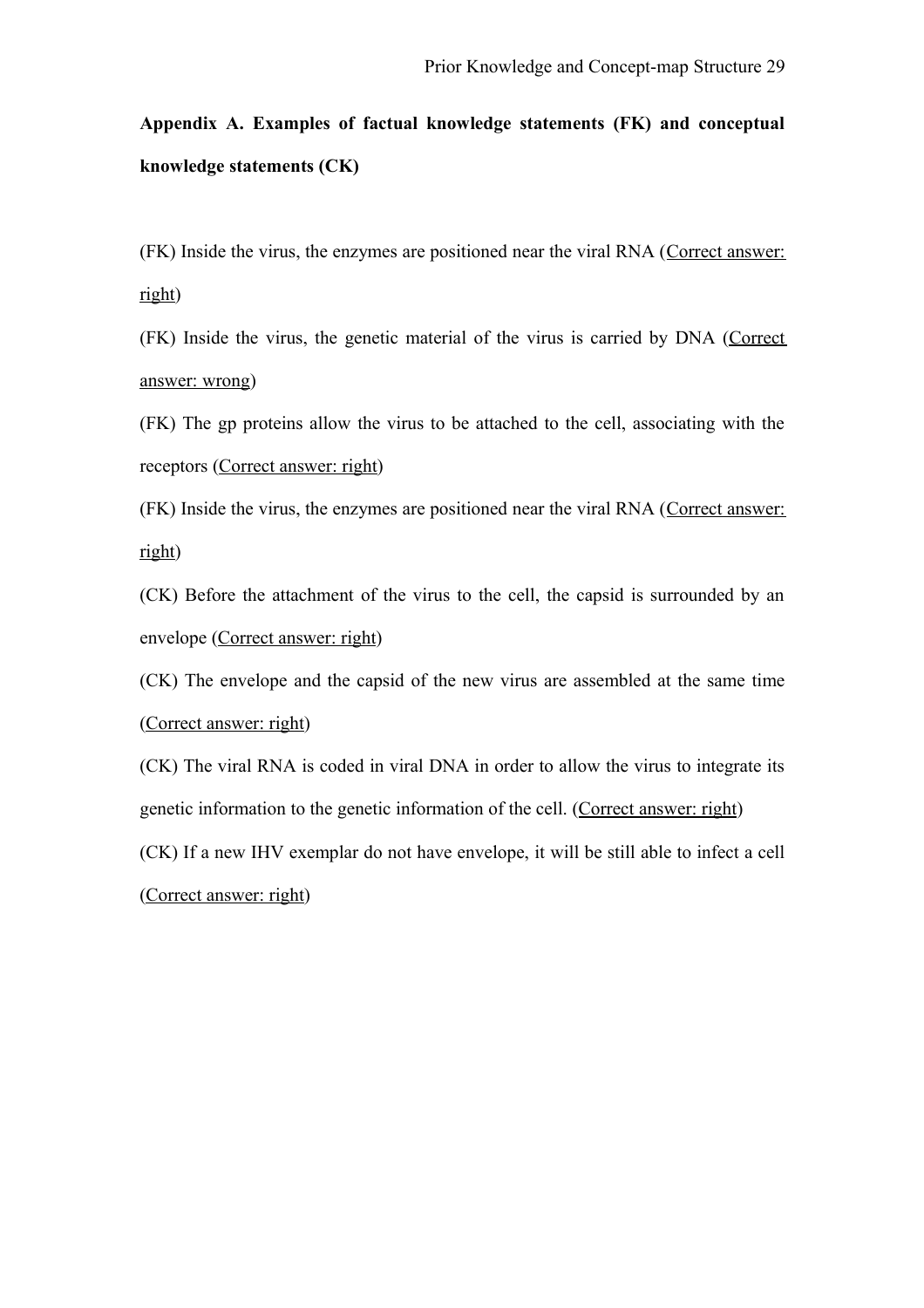# **Appendix B. The disorientation items**

Your difficulty to understand the relations between the pages of the lesson was: ...

Your difficulty to know what next page to read was: ...

Your difficulty to know where you were in the lesson was: ...

Your difficulty to find previous read information was: ...

Your difficulty to be on the right path was: ...

These items were answered on a 9-point Likert-type response scale ranging from 1 (very very low) to 9 (very very high).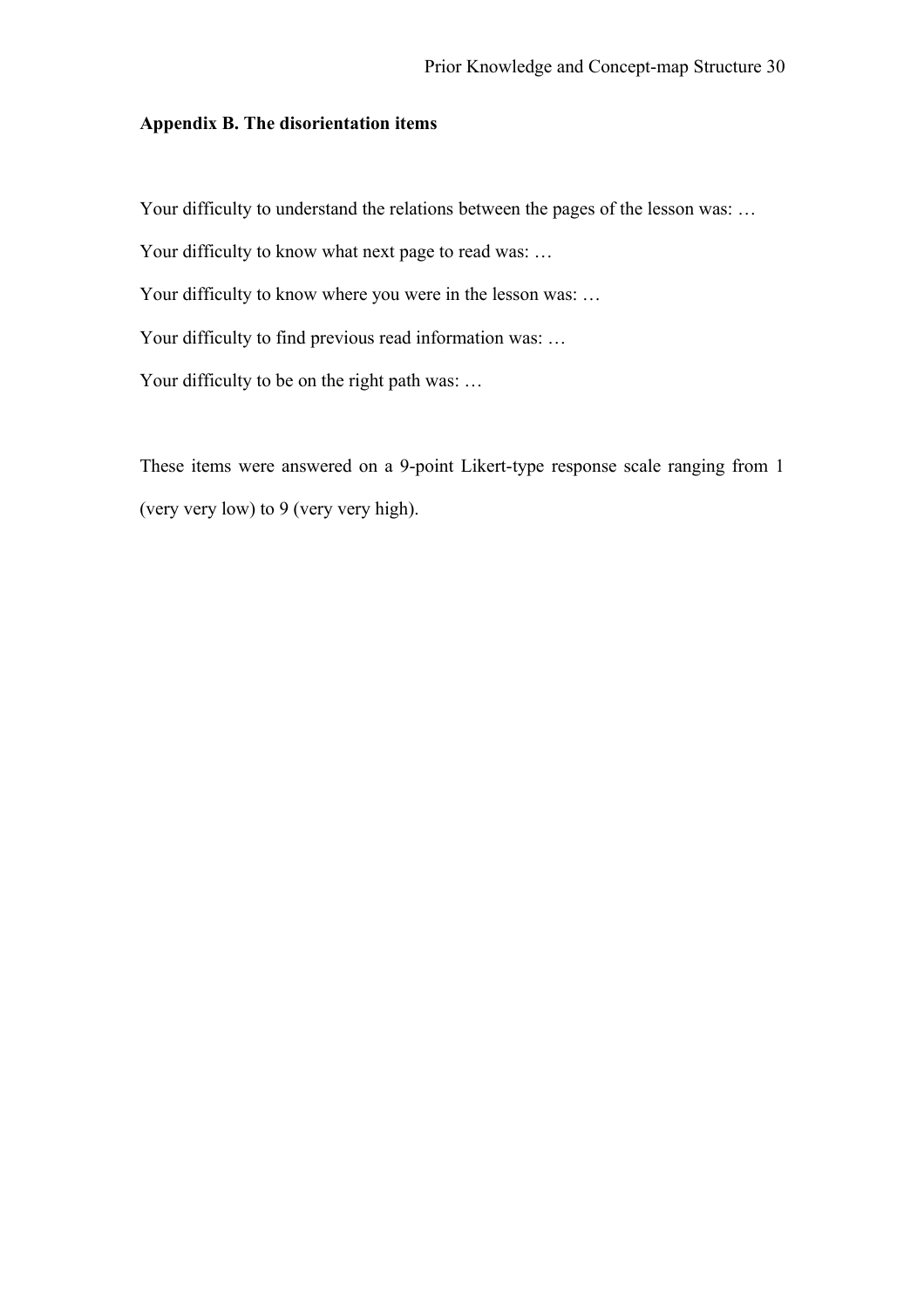### **References**

- Ahuja, J., & Webster, J. (2001). Perceived disorientation: An examination of a new measure to assess web design effectiveness. *Interacting with Computers, 14,* 15-29.
- Amadieu, F., & Tricot, A. (2006). Utilisation d'un hypermédia et apprentissage: Deux activités concurrentes ou complémentaires? [Using hypermedia and learning: Two concurrent or complementary activities?]. *Psychologie Française, 51,* 5- 23.
- Amadieu, F., Tricot, A., & Mariné, C. (in press). Prior knowledge in learning from a non-linear electronic document: Disorientation and coherence of the reading sequences. *Computers in Human Behavior.*

doi:10.1016/j.chb.2008.1012.1017.

- Beatty, J. (1982). Task-evoked pupillary responses, processing load, and the structure of processing resources. *Psychological Bulletin, 91,* 276-292.
- Calisir, F., & Gurel, Z. (2003). Influence of text structure and prior knowledge of the learner on reading comprehension, browsing and perceived control. *Computers in Human Behavior, 19,* 135-145.
- Charness, N., Reingold, E. M., Pomplun, M., & Stampe, D. M. (2001). The perceptual aspect of skilled performance in chess: Evidence from eye movements. *Memory and Cognition, 29,* 1146-1152.
- Chen, S. Y., Fan, J.-P., & Macredie, R. D. (2006). Navigation in hypermedia learning systems: Experts vs. novices. *Computers in Human Behavior, 22,* 251-266.
- Chen, C., & Rada, R. (1996). Interacting with hypertext: A meta-analysis of experimental studies. *Human-Computer Interaction, 11,* 125-156.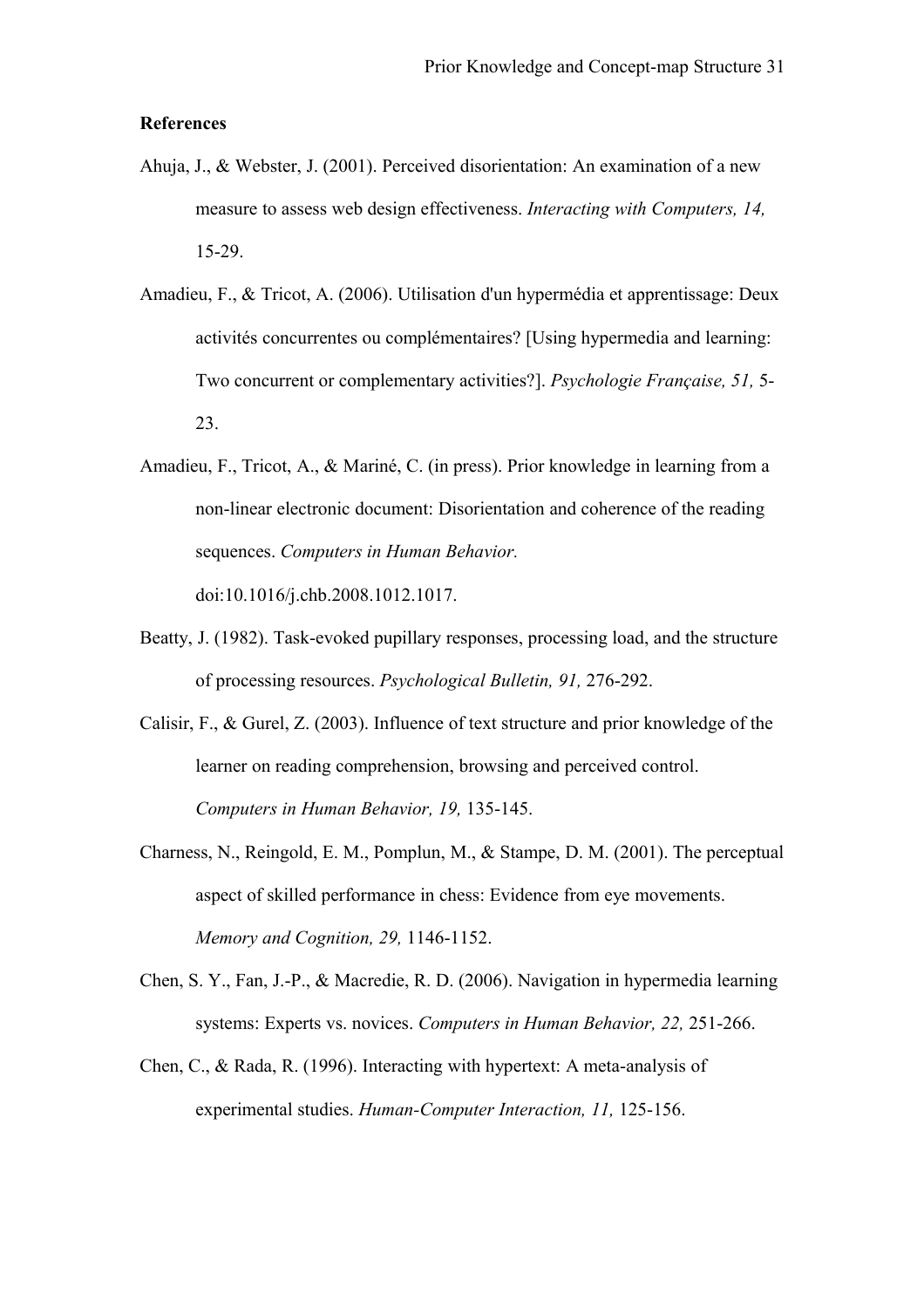- Conklin, J. (1987). Hypertext: An introduction and survey. *IEEE computers, 20*(9), 17-41.
- Cress, U., & Knabel, O. B. (2003). Previews in hypertexts: Effects on navigation and knowledge acquisition. *Journal of Computer Assisted Learning, 19,* 517-527.
- Cronbach, L. J., & Snow, R. E. (1977). *Aptitudes and instructional methods: A handbook for research on interactions.* New York: Irvington.
- de Jong, T., & van der Hulst, A. (2002). The effects of graphical overviews on knowledge acquisition in hypertext. *Journal of Computer Assisted Learning, 18*(2), 219-231.
- Dillon, A., & Gabbard, R. (1998). Hypermedia as an educational technology: A review of the empirical literature on learner comprehension, control and style. *Review of Educational Research, 68,* 322-349.
- Dillon, A., Mc Knight, C., & Richardson, J. (1993). Space − The final chapter or why physical representation are not semantic intentions. In C. Mc Knight, A. Dillon, & J. Richardson (Eds.), *Hypertext: A psychological perspective* (pp. 169-191). Chichester, England: Ellis Horwood.
- Duchowski, A. T. (2003). *Eye tracking methodology: Theory and practice.* London: Springer.
- Ericsson, K. A., & Simon, H. A. (1993). *Protocol analysis: Verbal reports as data* (Rev. ed.). Cambridge, MA: MIT Press.
- Fiderio, J. (1988). A grand vision. *Byte, 13*(10), 237-244.
- Haider, H., & Frensch, P. A. (1999). Eye movement during skill acquisition: More evidence for the information reduction hypothesis. *Journal of Experimental Psychology: Learning, Memory and Cognition, 25,* 172-190.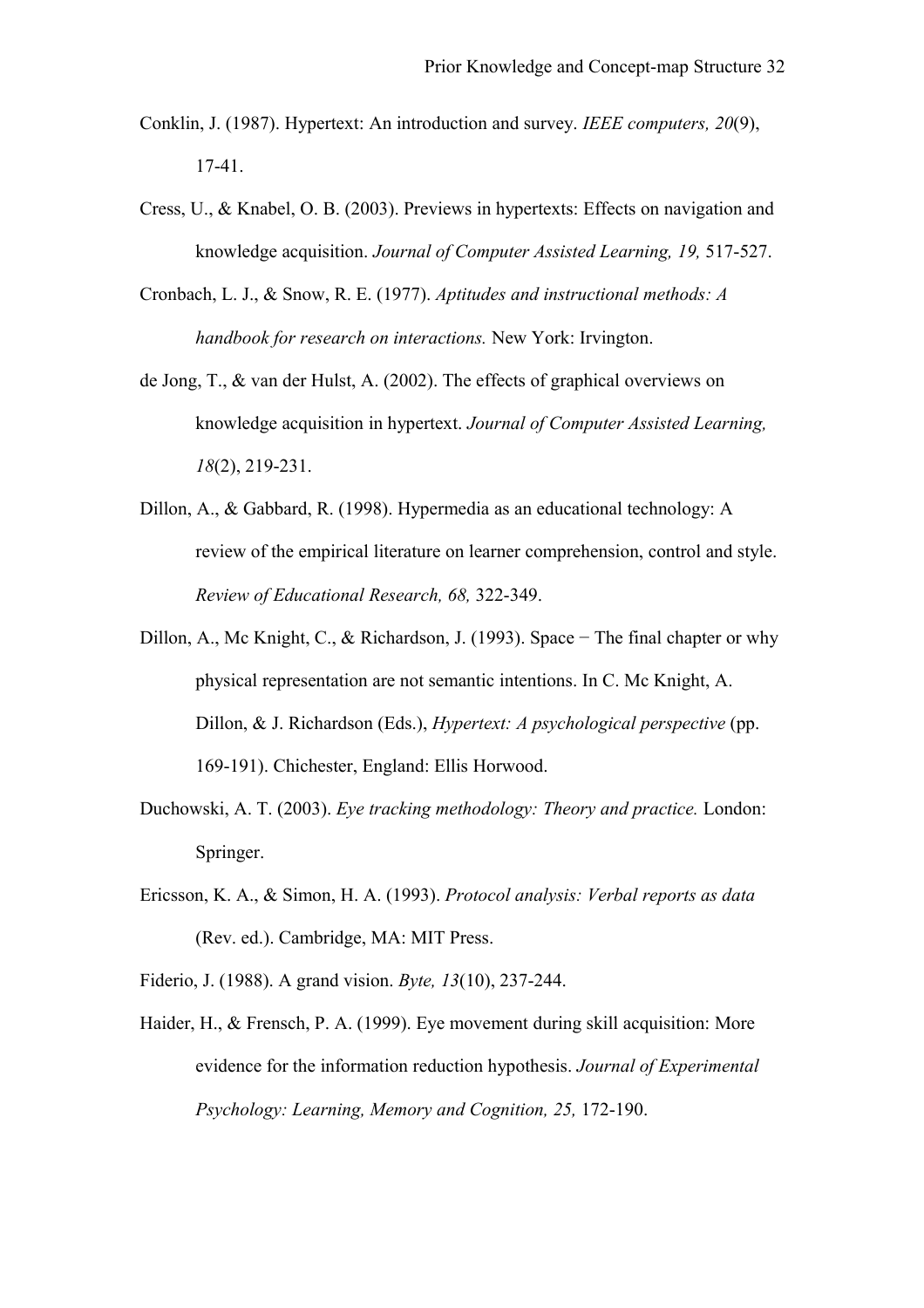- Hofman, R., & Van Oostendorp, H. (1999). Cognitive effects of a structural overview in a hypertext. *British Journal of Educational Technology, 30*(2), 129-140.
- Millisecond Software LLC. (2005). *Inquisit 2.0.51002* [Computer software]. Seattle, WA: Sean Draine.
- Jacobson, M. J., & Archodidou, A. (2000). The design of hypermedia tools for learning: Fostering conceptual change and transfer of complex scientific knowledge. *The Journal of the Learning Sciences, 9,* 149-199.
- Jacobson, M. J., Maouri, C., Mishra, P., & Kolar, C. (1996). Learning with hypertext learning environments: Theory, design, and research. *Journal of Educational Multimedia and Hypermedia, 5,* 239-281.
- Jonassen, D. (1989). Mapping the structure of content in instructional systems technology. *Educational Technology Research and Development, 29*(4), 36- 43.
- Kalyuga, S., Ayres, P., Chandler, P., & Sweller, J. (2003). The expertise reversal effect. *Educational Psychologist, 38,* 23-31.
- Lankford, C. (2000). GazeTrackerTM: Software designed to facilitate eye movement analysis. *Proceedings of the Eye Tracking Research and Applications Symposium* (pp. 51-55). New York: ACM Press.
- Lohman, D. F. (1986). Predicting mathemathanic effects in the teaching of higherorder thinking skills. *Educational Psychologist, 21,* 191-208.
- Mannes, S. M., & Kintsch, W. (1987). Knowledge organization and text organization. *Cognition and Instruction, 4*(2), 91-115.
- McNamara, D. S., & Kintsch, W. (1996). Learning from text: Effects of prior knowledge and text coherence. *Discourse Processes, 22,* 247-288.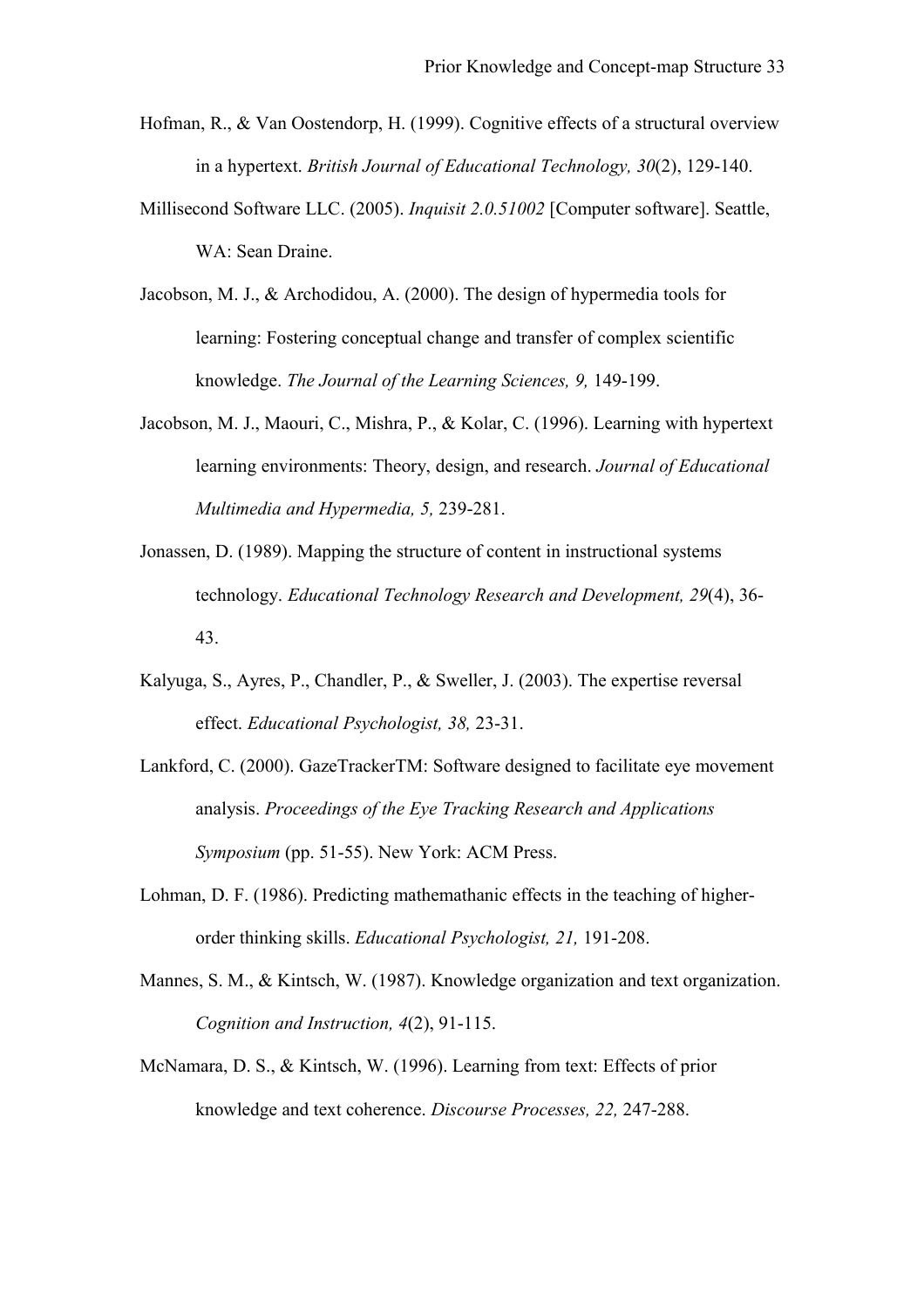- McNamara, D. S., Kintsch, E., Songer, N. B., & Kintsch, W. (1996). Are good texts always better? Interactions of text coherence, background knowledge, and levels of understanding in learning from text. *Cognition and Instruction, 14,* 1- 43.
- Mohageg, M. F. (1992). The influence of hypertext linking structures on the efficiency of information retrieval. *Human Factors, 34,* 351-367.
- Naumann, A., Waniek, J., & Krems, J. F. (2001). Knowledge acquisition, navigation, and eye movements from text and hypertext. In U.-D. Reips & M. Bosnjak (Eds.), *Dimensions of internet science* (pp. 293-304). Lengerich, Germany: Pabst Science Publishers.
- Niederhauser, D. S., Reynolds, R. E., Salmen, D. J., & Skolmoski, P. (2000). The influence of cognitive load on learning from hypertext. *Journal of Educational Computing Research, 23,* 237-255.
- Otter, M., & Johnson, H. (2000). Lost in hyperspace: Metrics and mental models. *Interacting with Computers, 13,* 1-40.
- Ozuru, Y., Dempsey, K., & McNamara, D. S. (in press). Prior knowledge, reading skill, and text cohesion in the comprehension of science texts. *Learning and Instruction,* doi:10.1016/j.learninstruc.2008.1004.1003.
- Paas, F. (1992). Training strategies for attaining transfer of problem-solving skill in statistics: A cognitive load approach. *Journal of Educational Psychology, 84,* 429-434.
- Paas, F., Tuovinen, J., Tabbers, H., & Van Gerven, P. W. M. (2003). Cognitive load measurement as a means to advance cognitive load theory. *Educational Psychologist, 38,* 63-71.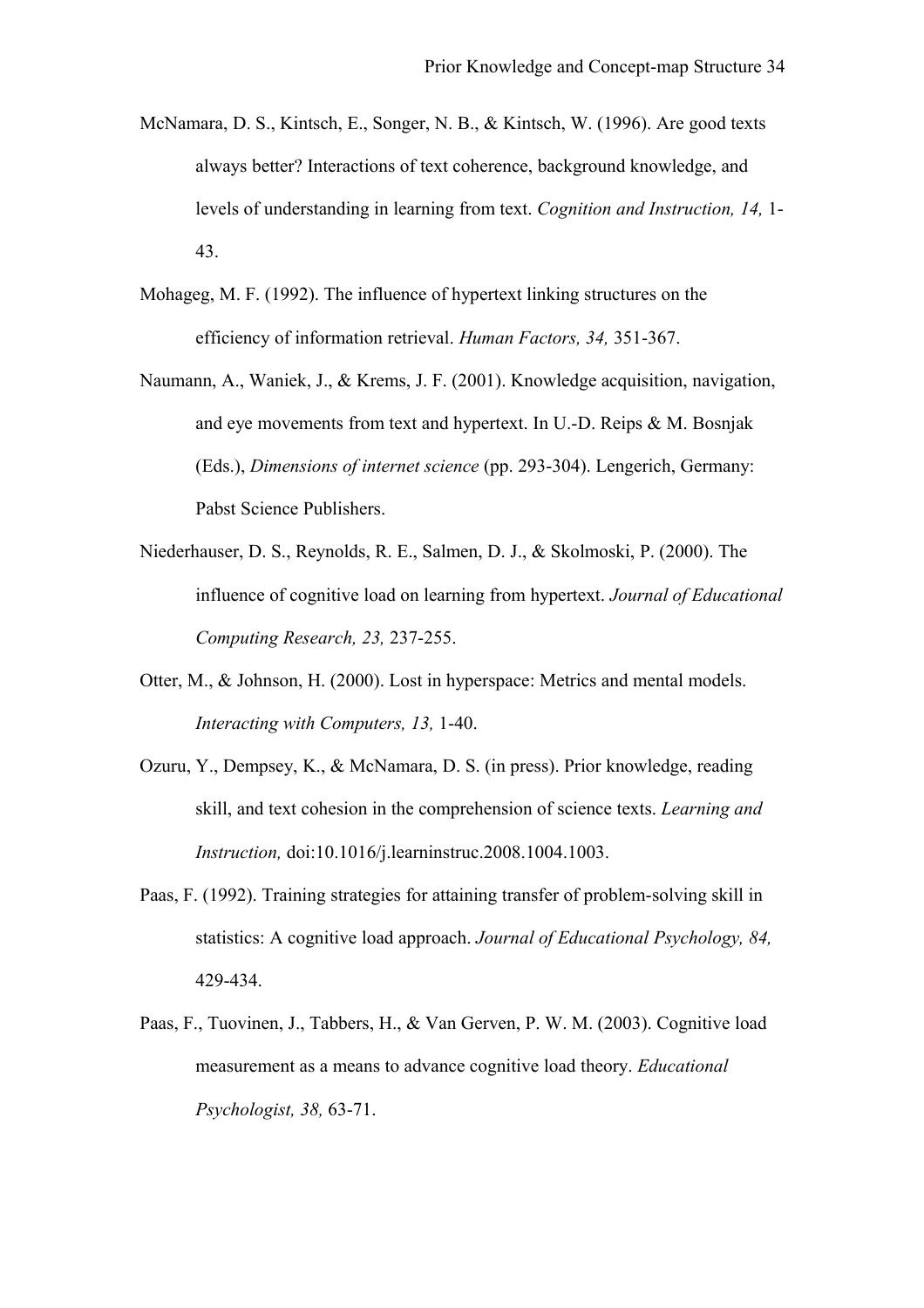- Paas, F., & Van Merriënboer, J. J. G. (1993). The efficiency of instructional conditions: An approach to combine mental effort and performance measures. *Human Factors, 35,* 737-743.
- Patel, S. C., Drury, C. G., & Shalin, V. L. (1998). Effectiveness of expert semantic knowledge as a navigational aid within hypertext. *Behaviour and Information Technology, 17,* 313-324.
- Potelle, H., & Rouet, J.-F. (2003). Effects of content representation and readers' prior knowledge on the comprehension of hypertext. *Journal of Human-Computer Studies, 58,* 327-345.
- Rayner, K. (1998). Eye movements in reading and information processing: 20 years of research. *Psychological Bulletin, 124,* 372-422.
- Salmeron, L., Cañas, J. J., Kintsch, W., & Fajardo, I. (2005). Reading strategies and hypertext comprehension. *Discourse Processes, 40*(3), 171-191.
- Scott, B. M., & Schwartz, N. H. (2007). Navigational spatial displays: The role of metacognition as cognitive load. *Learning and Instruction, 17,* 89-105.
- Seufert, T. (2003). Supporting coherence formation in learning from multiple representations. *Learning and Instruction, 13,* 227-237.
- Seufert, T., Schützea, M., & Brünkena, R. (in press). Memory characteristics and modality in multimedia learning: An aptitude–treatment–interaction study *Learning and Instruction*, doi:10.1016/j.learninstruc.2008.1001.1002.
- Shapiro, A. M. (1999). The relationship between prior knowledge and interactive overviews during hypermedia-aided learning. *Journal of Educational Computing Research, 20,* 143-167.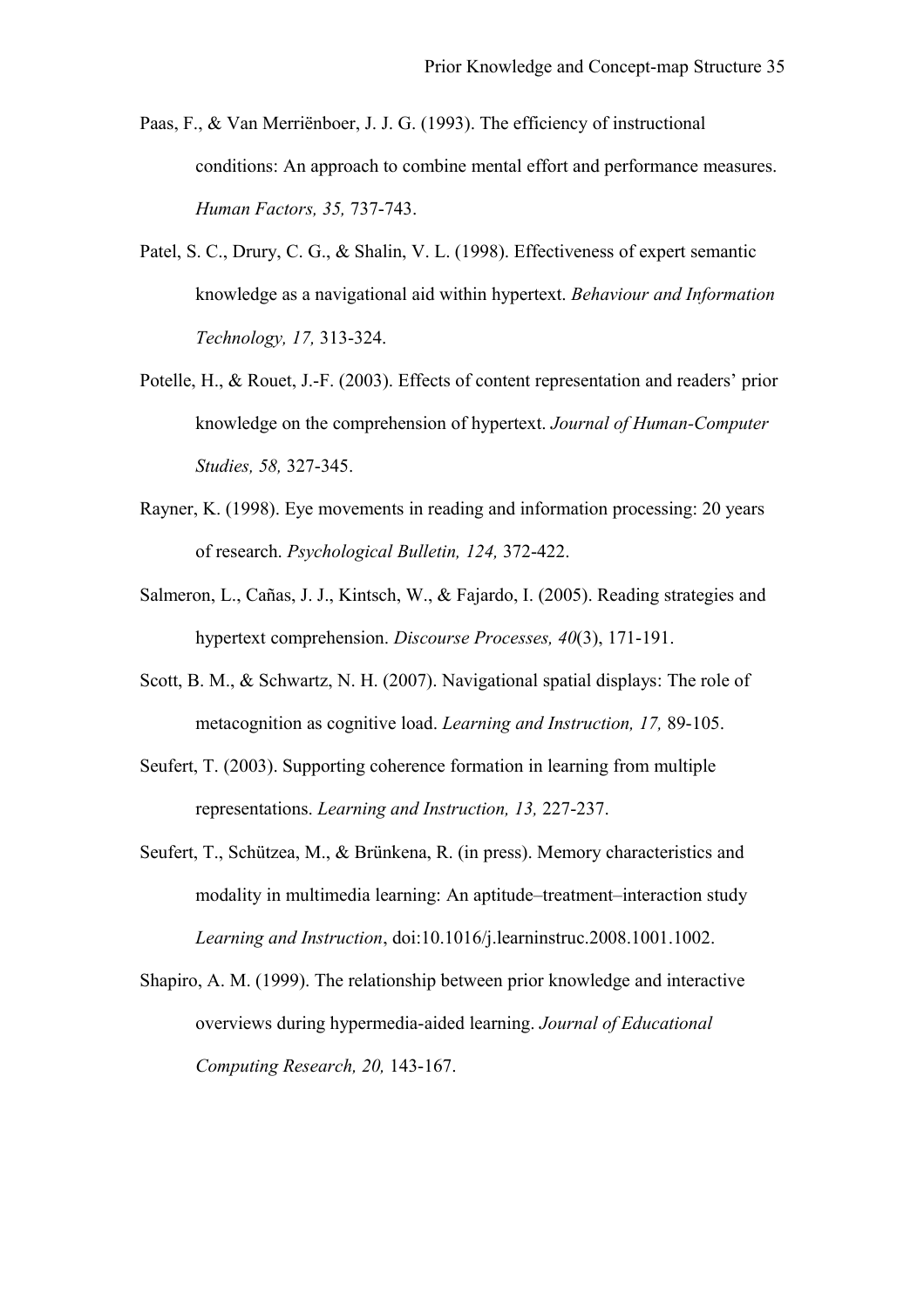- Shapiro, A., & Niederhauser, D. (2004). Learning from hypertext: Research issues and findings. In D. H. Jonassen (Ed.), *Handbook of research on educational communications and technology* (pp. 605-620). Mahwah, NJ: Erlbaum.
- Shlechter, T. M. (1993). Computer-based instruction and the practical aspects of memory. *Applied Cognitive Psychology, 7,* 653-664.
- Snow, R. E. (1989). Aptitude-treatment interaction as a framework for research on individual differences in learning. In P. L. Ackerman, R. J. Sternberg, & R. Glaser (Eds.), *Learning and individual differences. Advances in theory and research* (pp. 13-59). New York: Freeman.
- Stelmach, L. B., Campsall, J. M., & Herdman, C. M. (1997). Attentional and ocular movements. *Journal of Experimental Psychology: Human Perception and Performance, 23,* 823-844.
- Sweller, J. (1988). Cognitive load during problem solving: Effects on learning. *Cognitive Science, 12,* 257-285.
- Sweller, J., Van Merriënboer, J. J. G., & Paas, F. (1998). Cognitive architecture and instructional design. *Educational Psychology Review, 10,* 251-296.
- Underwood, G., Chapman, P., Brocklehurst, N., Underwood, J., & Crundall, D. (2003). Visual attention while driving: Sequences of eye fixations made by experienced and novice drivers. *Ergonomics, 46,* 629-646.
- Underwood, G., Jebbett, L., & Roberts, K. (2004). Inspecting pictures for information to verify a sentence: Eye movements in general encoding and in focused search. *The Quarterly Journal of Experimental Psychology, 57,* 165-182.
- Van Gerven, P. W. M., Paas, F., Van Merriënboer, J. J. G., & Schmidt, H. (2004). Memory load and the cognitive pupillary response in aging. *Psychophysiology, 41,* 167-174.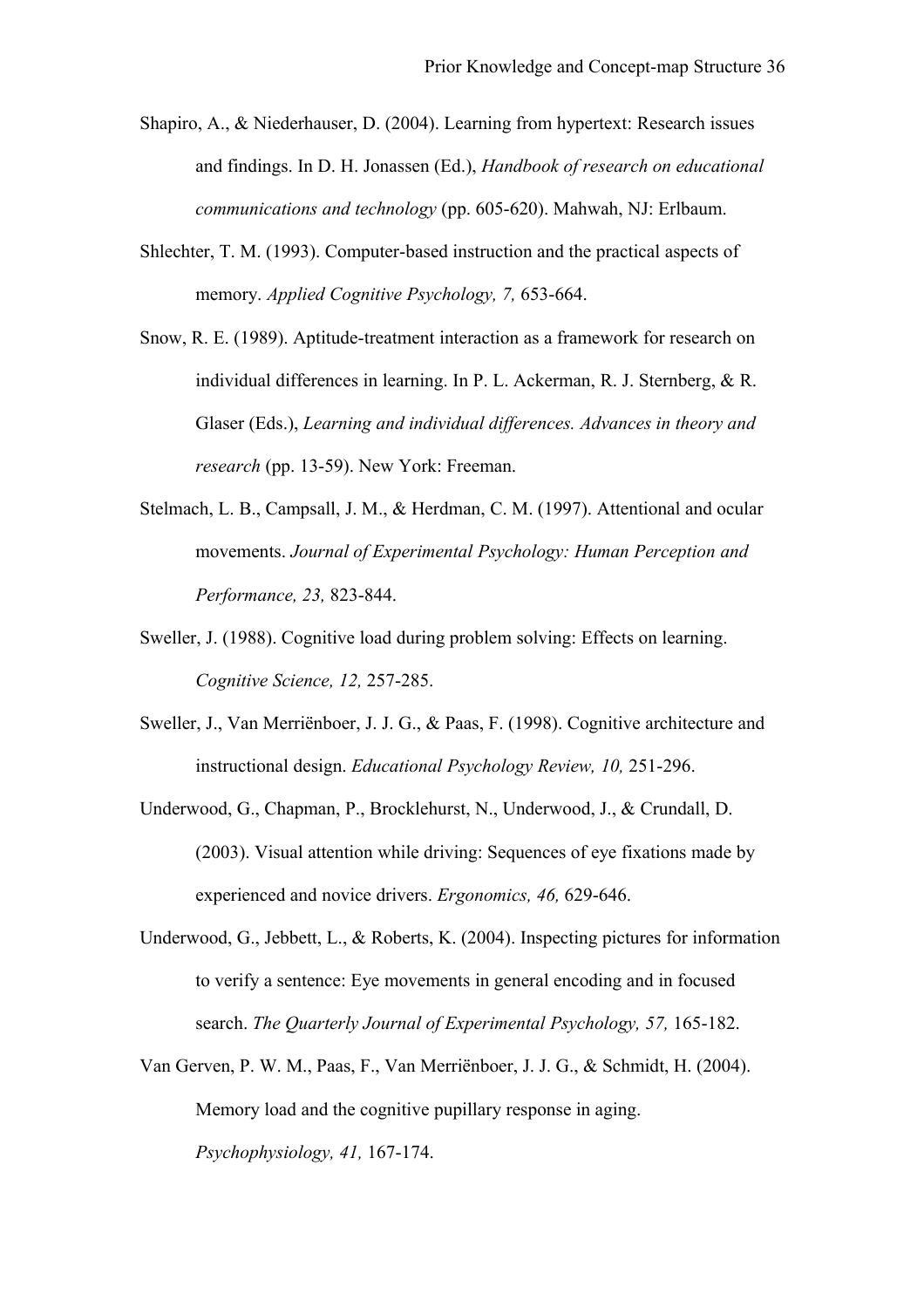- Van Gog, T., & Paas, F. (2008). Instructional efficiency: Revisiting the original construct in educational research. *Educational Psychologist, 43,* 16-26.
- Van Gog, T., Paas, F., & Van Merriënboer, J. J. G. (2008). Effects of studying sequences of process-oriented and product-oriented worked examples on troubleshooting transfer efficiency. *Learning and Instruction, 18,* 211-222.
- Van Gog, T., Paas, F., & Van Merriënboer, J. J. G. (2005). Uncovering expertiserelated differences in troubleshooting performance: Combining eye movement and concurrent verbal protocol data. *Applied Cognitive Psychology, 19,* 205- 221.
- Van Gog, T., Paas, F., Van Merriënboer, J. J. G., & Witte, P. (2005). Uncovering the problem-solving process: Cued retrospective reporting versus concurrent and retrospective reporting. *Journal of Experimental Psychology: Applied, 11,* 237-244.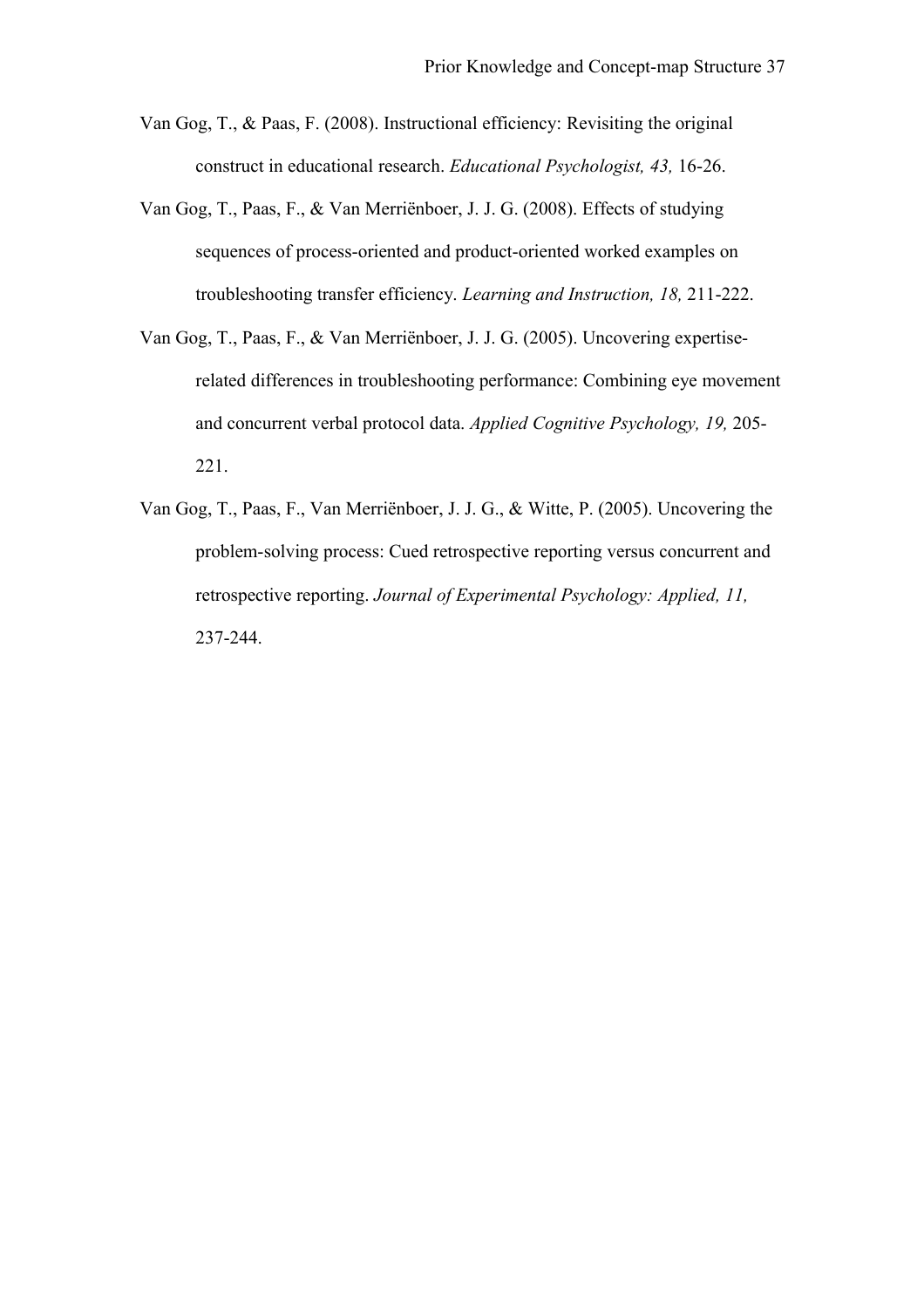#### Table 1.

High and low prior knowledge participants' means (and SD) of pre- to posttest knowledge gain, mental effort and response time scores as a function of type concept-map structure

|                       |             | Low prior knowledge  | High prior knowledge |                      |  |  |  |  |
|-----------------------|-------------|----------------------|----------------------|----------------------|--|--|--|--|
|                       | <b>NS</b>   | HS                   | <b>NS</b>            | HS                   |  |  |  |  |
|                       | M(SD)       | $\underline{M}$ (SD) | $\underline{M}$ (SD) | $\underline{M}$ (SD) |  |  |  |  |
| Factual knowledge     |             |                      |                      |                      |  |  |  |  |
| Pretest               | 0.83(1.33)  | 1.33(1.97)           | 6.67(2.07)           | 6.83(2.23)           |  |  |  |  |
| Posttest              | 8.00(2.83)  | 8.50(1.64)           | 9.17(1.94)           | 12.50(2.35)          |  |  |  |  |
| Knowledge gain        | 7.17(1.94)  | 7.17(1.83)           | 2.50(2.66)           | 5.67(1.63)           |  |  |  |  |
| Mental effort         | 6.83(0.75)  | 5.17(1.33)           | 5.33(1.21)           | 4.67(1.51)           |  |  |  |  |
| Time on posttest (ms) | 7587 (2793) | 6943 (1778)          | 7019 (2657)          | 6248 (956)           |  |  |  |  |
| Conceptual knowledge  |             |                      |                      |                      |  |  |  |  |
| Pretest               | 1.00(1.55)  | 0.83(1.17)           | 7.00(2.37)           | 8.83(2.64)           |  |  |  |  |
| Posttest              | 5.50(1.52)  | 7.50(1.38)           | 8.33(2.58)           | 11.83(1.94)          |  |  |  |  |
| Knowledge gain        | 4.50(1.52)  | 6.67(2.16)           | 1.33(3.78)           | 3.00(3.95)           |  |  |  |  |
| Mental effort         | 7.33(0.82)  | 6.33(0.82)           | 6.17(1.33)           | 5.50(1.38)           |  |  |  |  |
| Time on posttest (ms) | 8661 (2759) | 7965 (2338)          | 7975 (2280)          | 8431 (2574)          |  |  |  |  |

NS: Network concept-map structure; HS: Hierarchical concept-map structure.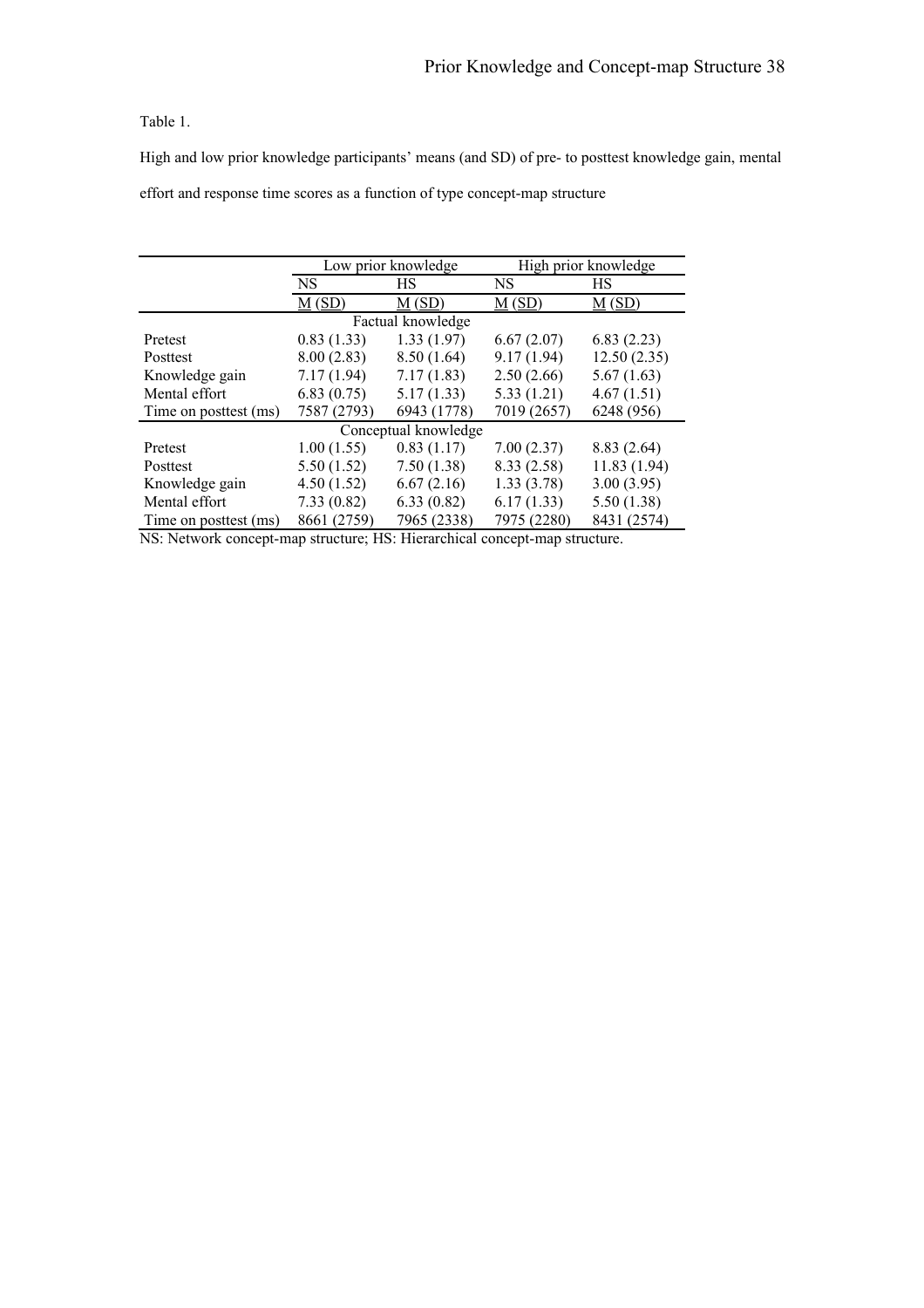# Table 2.

High and low prior knowledge participants' means (and  $SD$ ) of learning process measures as a function of type of concept-map structure

|                                  | Low prior knowledge  |                      | High prior knowledge |                      |
|----------------------------------|----------------------|----------------------|----------------------|----------------------|
|                                  | NS                   | НS                   | NS.                  | HS                   |
|                                  | $\underline{M}$ (SD) | $\underline{M}$ (SD) | $\underline{M}$ (SD) | $\underline{M}$ (SD) |
| Mental effort (general item)     | 6.67(1.63)           | 5.67(1.37)           | 6.00(1.67)           | 5.83(1.33)           |
| Mental effort (specific item)    | 6.50(1.52)           | 2.00(1.26)           | 6.17(1.47)           | 2.67(1.63)           |
| <b>Disorientation</b>            | 5.87(1.29)           | 3.00(1.48)           | 4.47(1.87)           | 2.87(0.94)           |
| Mean duration of fixation (ms)   | 395 (52)             | 441 (34)             | 414 (33)             | 407(16)              |
| % of fixation time in anatomic   |                      |                      |                      |                      |
|                                  | 41.43(8.15)          | 48.19 (9.00)         | 53.52 (9.27)         | 53.75 (14.45)        |
| LookZones                        |                      |                      |                      |                      |
| % of fixation time in macro-     | 25.15(6.37)          | 40.46 (8.98)         | 24.41 (9.28)         | 29.73 (3.94)         |
|                                  |                      |                      |                      |                      |
| information LookZones            |                      |                      |                      |                      |
| Opened anatomic nodes            | 23.83 (5.67)         | 31.00(6.48)          | 22.00(0.63)          | 25.16(5.00)          |
| Opened functional nodes          | 26.83(6.85)          | 30.83 (10.25)        | 29.50 (4.88)         | 34.83 (10.88)        |
| Time on concept-map reading task | 269 (56)             | 334 (87)             | 322 (175)            | 303(26)              |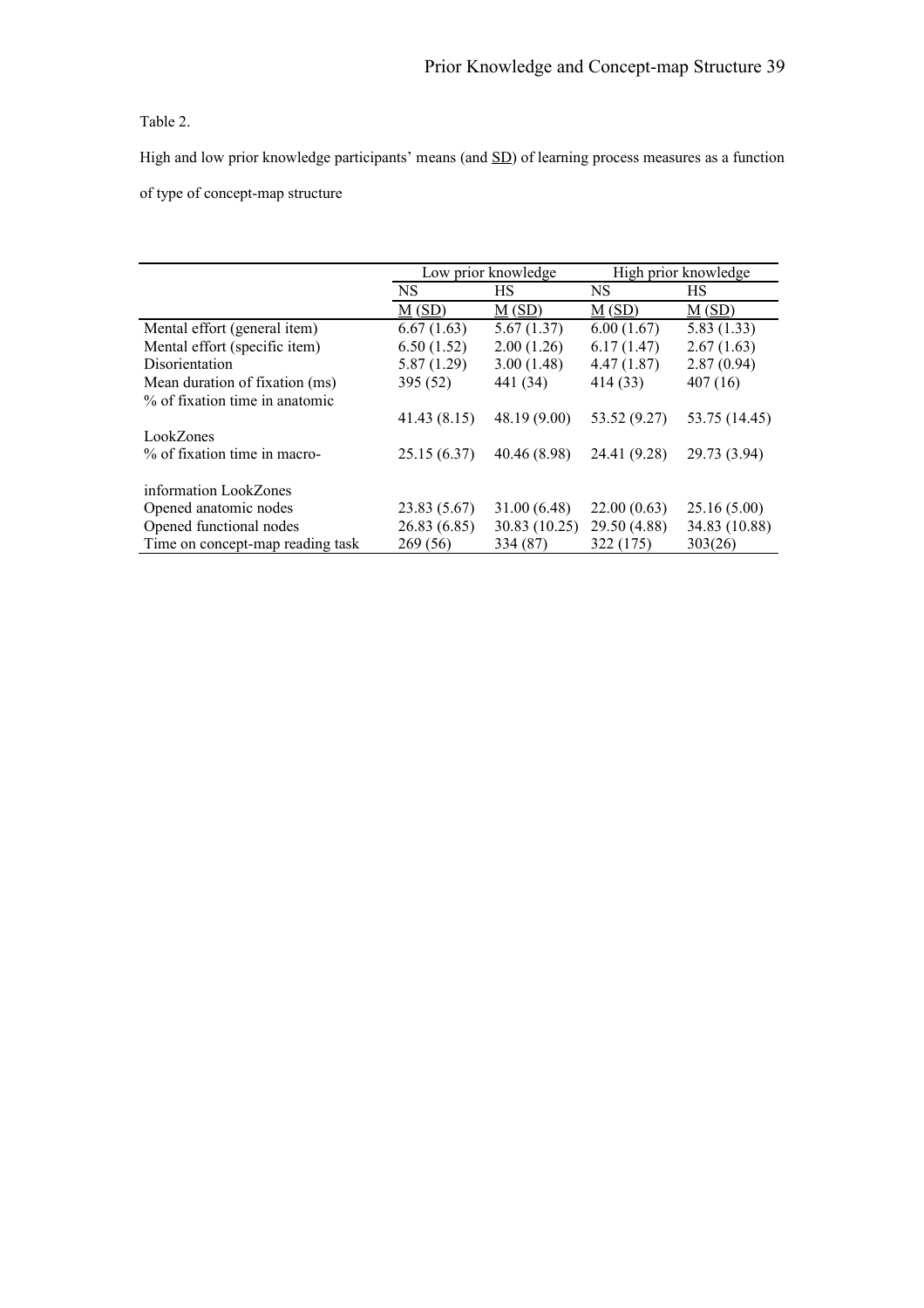# Figure Captions

Figure 1a. Hierarchical concept-map structure.

Figure 1b. Network concept-map structure.